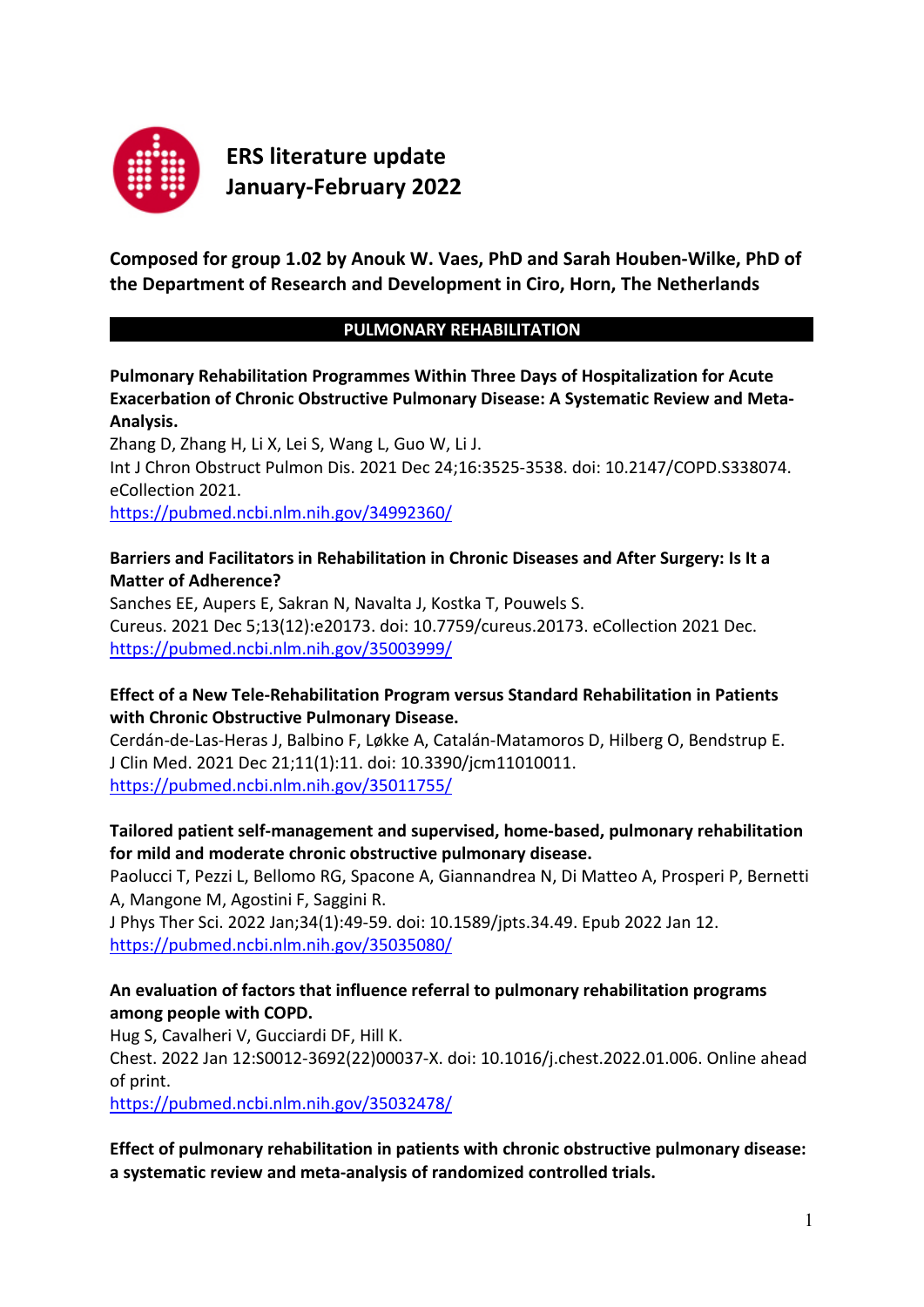Zhang H, Hu D, Xu Y, Wu L, Lou L. Ann Med. 2022 Dec;54(1):262-273. doi: 10.1080/07853890.2021.1999494. <https://pubmed.ncbi.nlm.nih.gov/35037535/>

# **Investigating primary healthcare practitioners' barriers and enablers to referral of patients with COPD to pulmonary rehabilitation: a mixed-methods study using the Theoretical Domains Framework.**

Watson JS, Jordan RE, Adab P, Vlaev I, Enocson A, Greenfield S. BMJ Open. 2022 Jan 19;12(1):e046875. doi: 10.1136/bmjopen-2020-046875. <https://pubmed.ncbi.nlm.nih.gov/35045995/>

**Impact of Pulmonary Rehabilitation Services in Patients with Different Lung Diseases.** Sanchez-Ramirez DC. J Clin Med. 2022 Jan 14;11(2):407. doi: 10.3390/jcm11020407. <https://pubmed.ncbi.nlm.nih.gov/35054101/>

#### **Physical and affective components of dyspnoea are improved by pulmonary rehabilitation in COPD.**

Grosbois JM, Gephine S, Kyheng M, Henguelle J, Le Rouzic O, Saey D, Maltais F, Chenivesse C. BMJ Open Respir Res. 2022 Jan;9(1):e001160. doi: 10.1136/bmjresp-2021-001160. <https://pubmed.ncbi.nlm.nih.gov/35078826/>

# **Barriers and Enablers to Pulmonary Rehabilitation in Low- and Middle-Income Countries: A Qualitative Study of Healthcare Professionals.**

Bickton FM, Shannon H. Int J Chron Obstruct Pulmon Dis. 2022 Jan 13;17:141-153. doi: 10.2147/COPD.S348663. eCollection 2022. <https://pubmed.ncbi.nlm.nih.gov/35046649/>

# **Predictors of premature discontinuation and prevalence of dropouts from a pulmonary rehabilitation program in patients with chronic obstructive pulmonary disease.**

Yohannes AM, Casaburi R, Dryden S, Hanania NA.

Respir Med. 2022 Jan 20;193:106742. doi: 10.1016/j.rmed.2022.106742. Online ahead of print.

<https://pubmed.ncbi.nlm.nih.gov/35091205/>

# **Effect of pulmonary rehabilitation nursing model on pulmonary function and quality of life in patients with stable chronic obstructive pulmonary disease (COPD).**

Jiang Y, Liu L, Jiang M.

Minerva Surg. 2022 Jan 28. doi: 10.23736/S2724-5691.21.09390-4. Online ahead of print. <https://pubmed.ncbi.nlm.nih.gov/35088995/>

**Protocol for a single-centre mixed-method pre-post single-arm feasibility trial of a culturally appropriate 6-week pulmonary rehabilitation programme among adults with functionally limiting chronic respiratory diseases in Malawi.**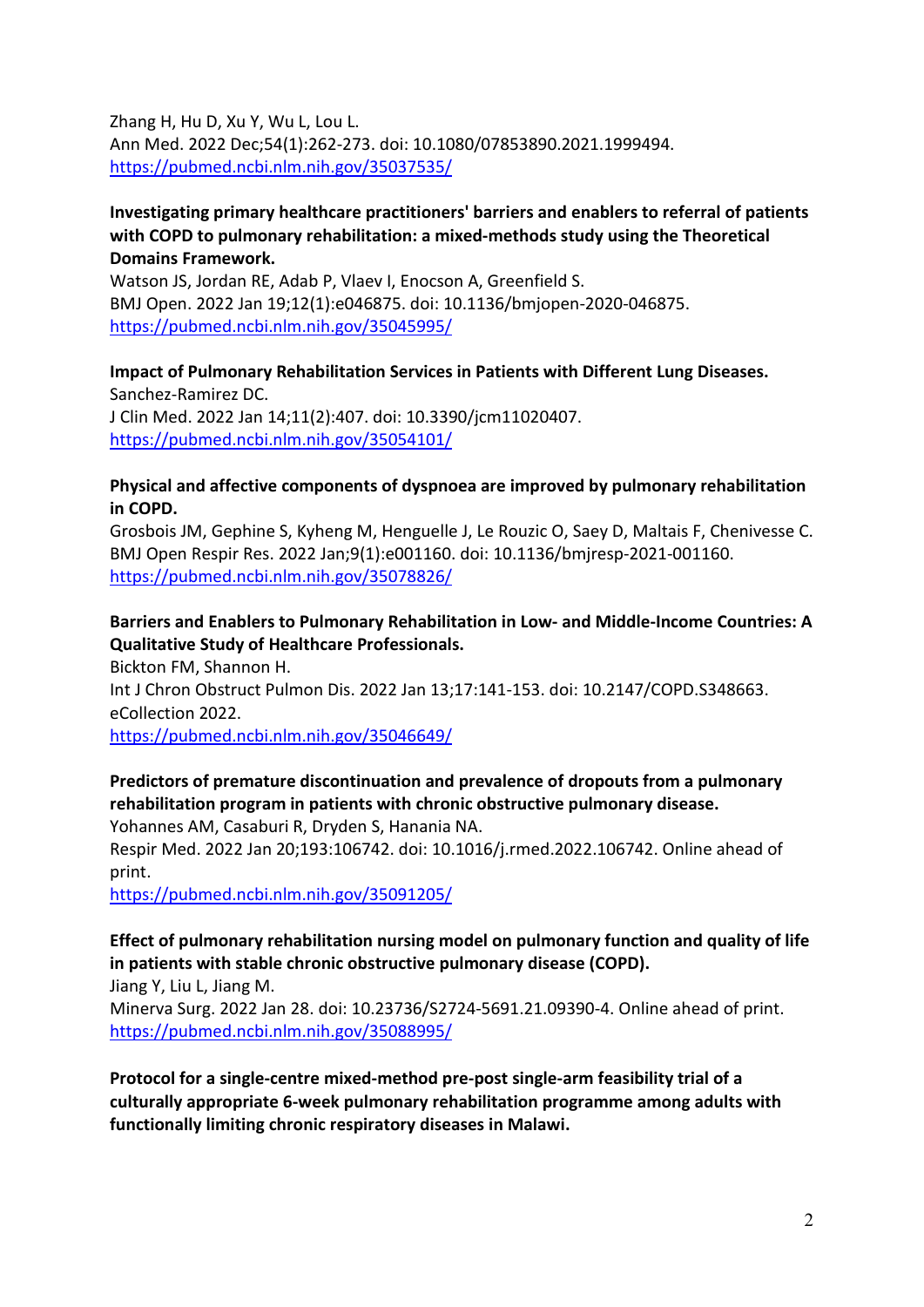Bickton FM, Mankhokwe T, Nightingale R, Fombe C, Mitengo M, Mwahimba L, Lipita W, Wilde L, Pina I, Yusuf ZK, Ahmed Z, Kamponda M, Limbani F, Shannon H, Chisati E, Barton A, Free RC, Steiner M, Matheson JA, Manise A, Singh SJ, Rylance J, Orme M. BMJ Open. 2022 Jan 31;12(1):e057538. doi: 10.1136/bmjopen-2021-057538. <https://pubmed.ncbi.nlm.nih.gov/35105655/>

#### **Early Pulmonary Rehabilitation in Acute Exacerbation of Chronic Obstructive Pulmonary Disease: A Meta-Analysis of Randomized Controlled Trials.**

Du Y, Lin J, Wang X, Zhang Y, Ge H, Wang Y, Ma Z, Zhang H, Liu J, Wang Z, Lin M, Ni F, Li X, Tan H, Tan S.

COPD. 2022 Jan 31:1-12. doi: 10.1080/15412555.2022.2029834. Online ahead of print. <https://pubmed.ncbi.nlm.nih.gov/35099336/>

#### **Exercise and Quality-of-Life Outcomes of Two Versus Three Weekly Sessions of Pulmonary Rehabilitation.**

Li G, Roberts M, Wheatley J, Leung W, Harding E, Liu A, Boehm C, Sausa C, Cho JG. J Cardiopulm Rehabil Prev. 2022 Feb 1. doi: 10.1097/HCR.0000000000000664. Online ahead of print.

<https://pubmed.ncbi.nlm.nih.gov/35121702/>

# **Photovoice exploration of physical activity norms and values among rural and remote pulmonary rehabilitation participants in British Columbia, Canada.**

Turner J, Maiwald K, Winter A, Simms A, Bendall C, Camp PG. Disabil Rehabil. 2022 Feb 9:1-12. doi: 10.1080/09638288.2021.2018052. Online ahead of print.

<https://pubmed.ncbi.nlm.nih.gov/35138962/>

#### **Hypnosis for the management of COPD-related anxiety and dyspnoea in pulmonary rehabilitation: rationale and design for a cluster-randomised, active-control trial (HYPNOBPCO\_2).**

Anlló H, Herer B, Delignières A, Ghergan A, Bocahu Y, Segundo I, Moulin C, Larue F. ERJ Open Res. 2021 Feb 7;8(1):00565-2021. doi: 10.1183/23120541.00565-2021. eCollection 2022 Jan.

<https://pubmed.ncbi.nlm.nih.gov/35141317/>

# **The Effects of an Acceptance and Commitment-Informed Interdisciplinary Rehabilitation Program for Chronic Airway Diseases on Health Status and Psychological Symptoms.**

Giusti EM, Papazian B, Manna C, Giussani V, Perotti M, Castelli F, Battaglia S, Galli P, Rossi A, Re V, Goulene K, Castelnuovo G, Stramba-Badiale M.

Front Psychol. 2022 Jan 27;12:818659. doi: 10.3389/fpsyg.2021.818659. eCollection 2021. <https://pubmed.ncbi.nlm.nih.gov/35153934/>

**Functional Status Following Pulmonary Rehabilitation: Responders and Non-Responders.** Souto-Miranda S, Mendes MA, Cravo J, Andrade L, Spruit MA, Marques A. J Clin Med. 2022 Jan 20;11(3):518. doi: 10.3390/jcm11030518. <https://pubmed.ncbi.nlm.nih.gov/35159970/>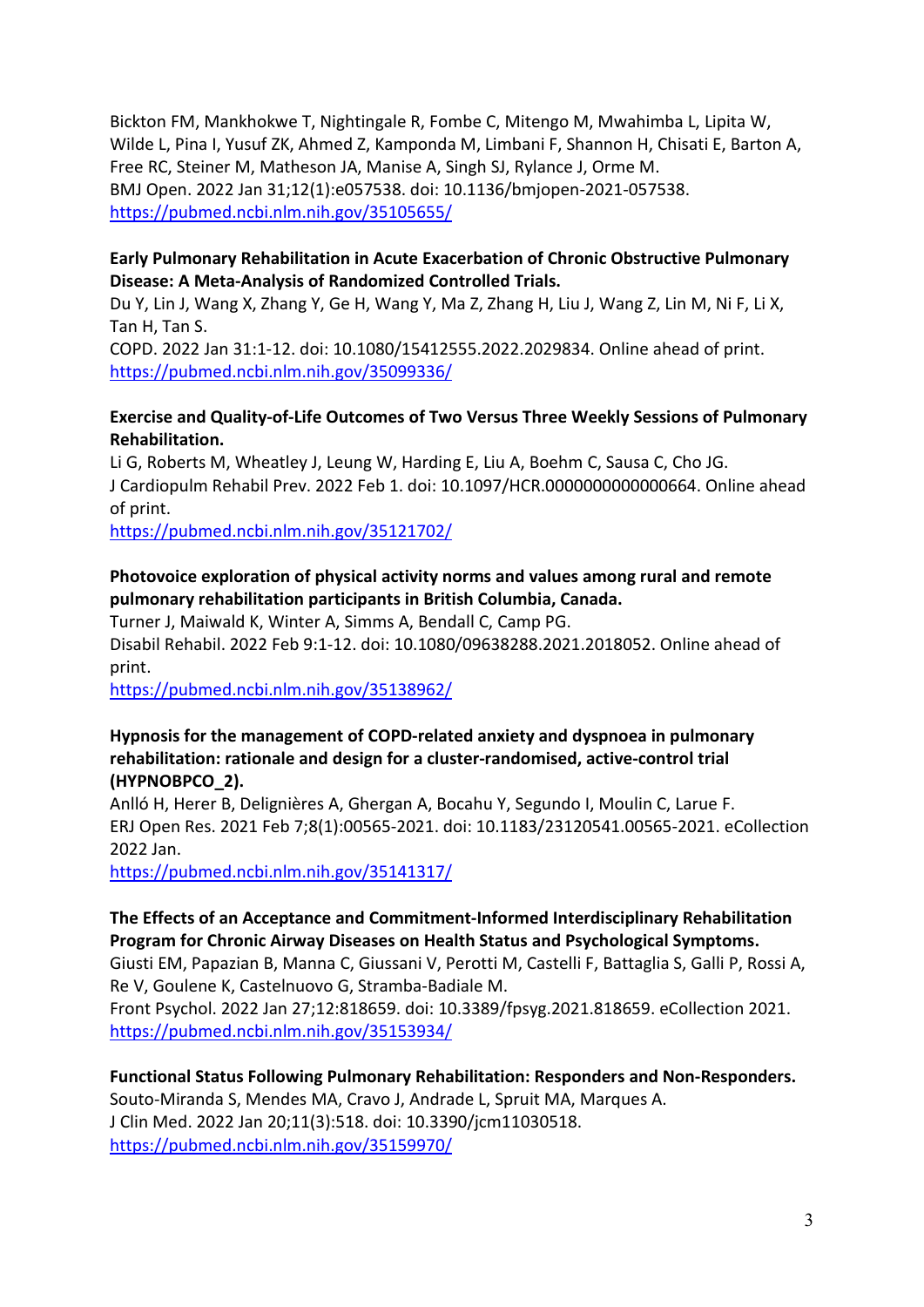#### **Multidimensional outcome assessment of pulmonary rehabilitation in traits-based clusters of COPD patients.**

Augustin IML, Franssen FME, Houben-Wilke S, Janssen DJA, Gaffron S, Pennings HJ, Smeenk FWJM, Pieters WR, Hoogerwerf A, Michels AJ, van Merode F, Wouters EFM, Spruit MA. PLoS One. 2022 Feb 17;17(2):e0263657. doi: 10.1371/journal.pone.0263657. eCollection 2022.

<https://pubmed.ncbi.nlm.nih.gov/35176055/>

# **How is the organisational settings, content and availability of comprehensive multidisciplinary pulmonary rehabilitation for people with COPD in primary healthcare in Norway: a cross-sectional study.**

Frisk B, Sundør IE, Dønåsen MR, Refvem OK, Borge CR. BMJ Open. 2022 Feb 17;12(2):e053503. doi: 10.1136/bmjopen-2021-053503 <https://pubmed.ncbi.nlm.nih.gov/35177448/>

# **Culturally adapted pulmonary rehabilitation for adults living with post-tuberculosis lung disease in Kyrgyzstan: protocol for a randomised controlled trial with blinded outcome measures.**

Akylbekov A, Orme MW, Jones AV, Mademilov M, Muratbekova A, Aidaralieva S, Mirzalieva G, Oleinik A, Magdieva K, Taalaibekova A, Rysbek Kyzy A, Yusuf ZK, Rupert J, Barton A, Miah RB, Manise A, Matheson JA, Malcolm D, Free RC, Steiner MC, Sooronbaev T, Singh SJ. BMJ Open. 2022 Feb 21;12(2):e048664. doi: 10.1136/bmjopen-2021-048664. <https://pubmed.ncbi.nlm.nih.gov/35190411/>

# **EXERCISE TESTING AND TRAINING**

# **Impact of Resistance Training on FEV1 and Functional Exercise Capacity among COPD Patients: A Meta-analysis.**

Hashmi MA, Kazmi SAM, Ali S. J Coll Physicians Surg Pak. 2022 Jan;32(1):68-74. doi: 10.29271/jcpsp.2022.01.68. <https://pubmed.ncbi.nlm.nih.gov/34983151/>

# **Impact of Resistance Training on FEV1 and Functional Exercise Capacity among COPD Patients: A Meta-analysis.**

Hashmi MA, Kazmi SAM, Ali S. J Coll Physicians Surg Pak. 2022 Jan;32(1):68-74. doi: 10.29271/jcpsp.2022.01.68. <https://pubmed.ncbi.nlm.nih.gov/34983151/>

# **Comparison between 20 and 30 meters in walkway length affecting the 6-minute walk test in patients with chronic obstructive pulmonary disease: A randomized crossover study.**

Saiphoklang N, Pugongchai A, Leelasittikul K.

PLoS One. 2022 Jan 7;17(1):e0262238. doi: 10.1371/journal.pone.0262238. eCollection 2022.

<https://pubmed.ncbi.nlm.nih.gov/34995334/>

**Effects of neuromuscular electrical stimulation on exercise capacity, muscle strength and quality of life in COPD patients: A Systematic Review with Meta-Analysis.**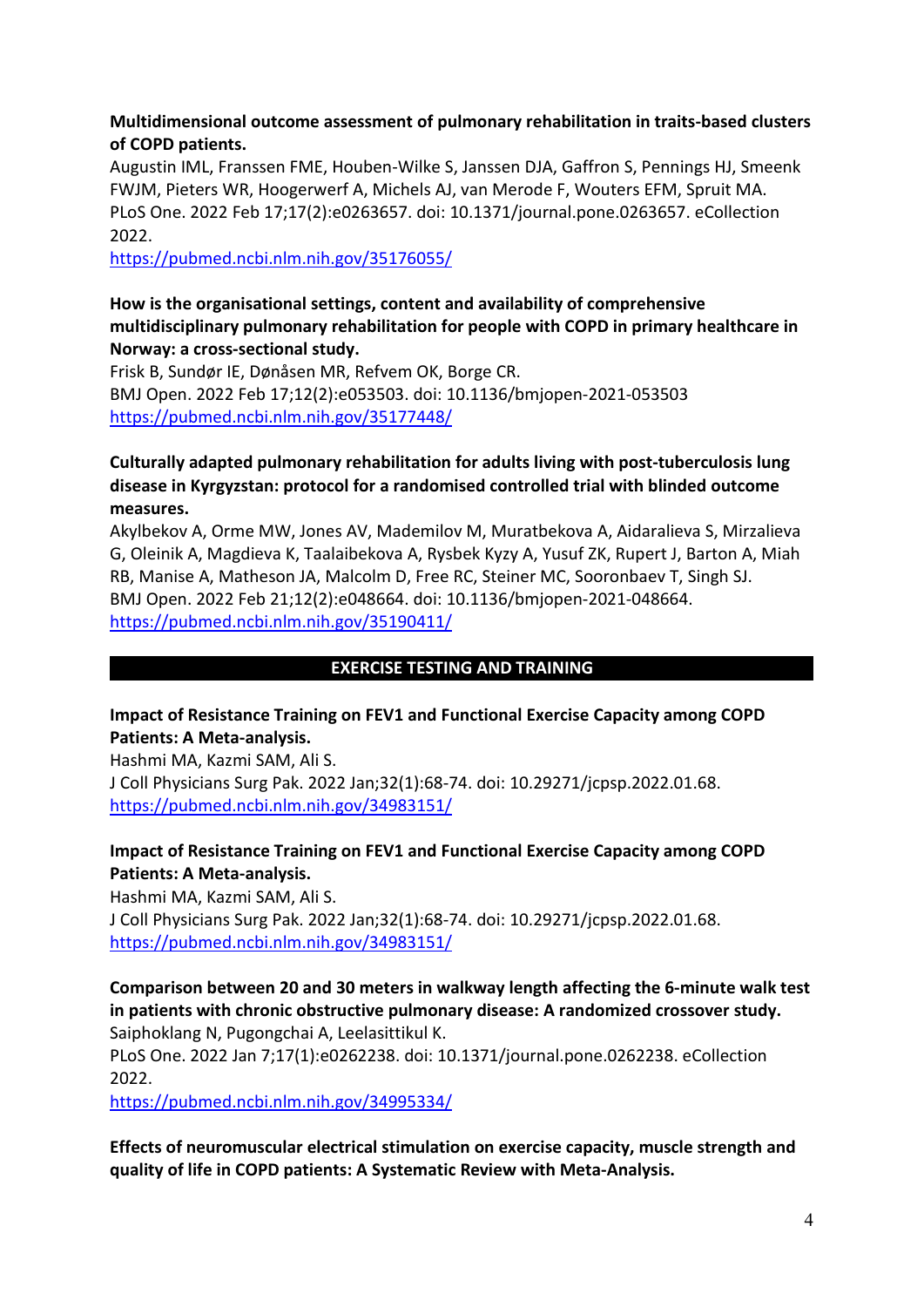Alves IGN, da Silva E Silva CM, Martinez BP, de Queiroz RS, Gomes-Neto M. Clin Rehabil. 2022 Jan 11:2692155211067983. doi: 10.1177/02692155211067983. Online ahead of print. <https://pubmed.ncbi.nlm.nih.gov/35014892/>

**A Conceptual Framework for Use of Increased Endurance Time During Constant Work Rate Cycle Ergometry as a Patient-Focused Meaningful Outcome in COPD Clinical Trials.**

Casaburi R, Merrill DD, Harding G, Leidy NK, Rossiter HB, Tal-Singer R, Hamilton A; CBQC Constant Work Rate Exercise Working Group.

Chronic Obstr Pulm Dis. 2022 Jan 10. doi: 10.15326/jcopdf.2021.0258. Online ahead of print. <https://pubmed.ncbi.nlm.nih.gov/35018752/>

**Practical guide to cardiopulmonary exercise testing in adults.** Glaab T, Taube C. Respir Res. 2022 Jan 12;23(1):9. doi: 10.1186/s12931-021-01895-6. <https://pubmed.ncbi.nlm.nih.gov/35022059/>

#### **Quadriceps physiological response during the 1-min sit-to-stand test in people with severe COPD and healthy controls.**

Gephine S, Mucci P, Bielmann M, Martin M, Bouyer L, Saey D, Maltais F. Sci Rep. 2022 Jan 17;12(1):794. doi: 10.1038/s41598-022-04820-z. <https://pubmed.ncbi.nlm.nih.gov/35039600/>

# **The effect of lung-conduction exercise in chronic obstructive pulmonary disease: Randomized, assessor-blind, multicenter pilot trial.**

Lee SW, Park JJ, Lyu YR, Lee EJ, Kim SY, Kang W, Son JW, Jung IC, Park YC. Medicine (Baltimore). 2022 Jan 21;101(3):e28629. doi: 10.1097/MD.0000000000028629. <https://pubmed.ncbi.nlm.nih.gov/35060543/>

# **Test of incremental respiratory endurance as home-based, stand-alone therapy in chronic obstructive pulmonary disease: A case report.**

Dosbaba F, Hartman M, Batalik L, Brat K, Plutinsky M, Hnatiak J, Formiga MF, Cahalin LP. World J Clin Cases. 2022 Jan 7;10(1):353-360. doi: 10.12998/wjcc.v10.i1.353. <https://pubmed.ncbi.nlm.nih.gov/35071539/>

# **Effectiveness of upper limb exercises and breathing exercises in COPD stable patients during COVID-19 pandemic era.**

Tarigan AP, Pandia P, Tarigan AH, Eyanoer PC. Adv Respir Med. 2022 Jan 27. doi: 10.5603/ARM.a2022.0010. Online ahead of print. <https://pubmed.ncbi.nlm.nih.gov/35084727/>

# **Efficacy of Liuzijue Qigong in Patients With Chronic Obstructive Pulmonary Disease: A Systematic Review and Meta-analysis.**

Xu S, Zhang D, He Q, Ma C, Ye S, Ge L, Zhang L, Liu W, Chen Z, Zhou L. Complement Ther Med. 2022 Jan 27:102809. doi: 10.1016/j.ctim.2022.102809. Online ahead of print. <https://pubmed.ncbi.nlm.nih.gov/35093513/>

5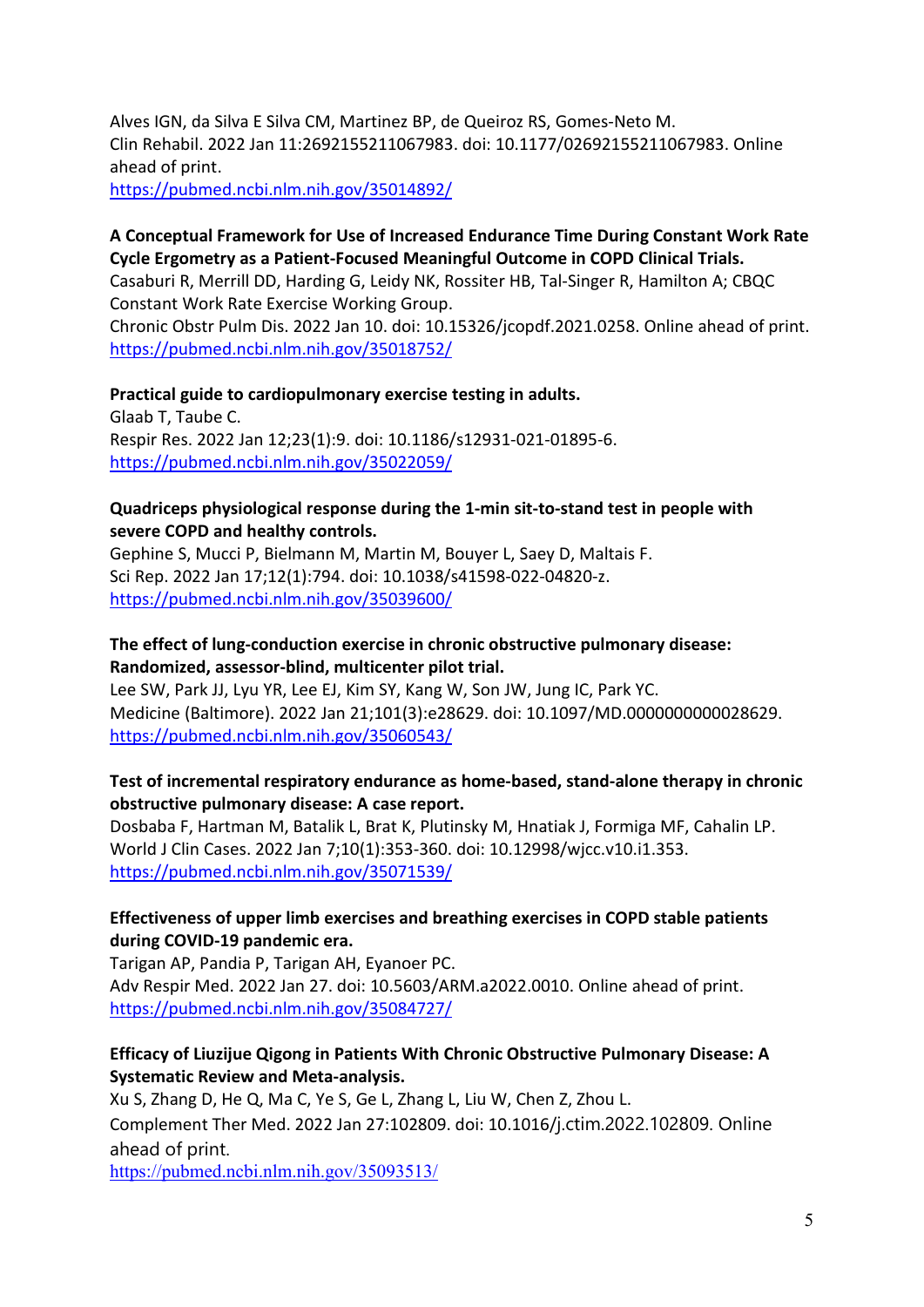**Stimulation of both inspiratory plus expiratory muscles versus diaphragm-only paradigm for rehabilitation in severe COPD patients: a randomised controlled pilot study.**

Zhao Z, Sun W, Zhao X, Wang X, Lin Y, Zhang S, Li Z, Lu Y, Gong J, Yu Y, Li B, Hu X, Li Y, Tong Z. Eur J Phys Rehabil Med. 2022 Feb 1. doi: 10.23736/S1973-9087.22.07185-4. Online ahead of print.

<https://pubmed.ncbi.nlm.nih.gov/35102732/>

#### **Responses to incremental exercise and the impact of the coexistence of HF and COPD on exercise capacity: a follow-up study.**

Dos Santos PB, Simões RP, Goulart CL, Arêas GPT, Marinho RS, Camargo PF, Roscani MG, Arbex RF, Oliveira CR, Mendes RG, Arena R, Borghi-Silva A. Sci Rep. 2022 Jan 31;12(1):1592. doi: 10.1038/s41598-022-05503-5. <https://pubmed.ncbi.nlm.nih.gov/35102201/>

### **Can Non-invasive Ventilation Modulate Cerebral, Respiratory, and Peripheral Muscle Oxygenation During High-Intensity Exercise in Patients With COPD-HF?**

Goulart CDL, Caruso FR, de Araújo ASG, de Moura SCG, Catai AM, Agostoni P, Mendes RG, Arena R, Borghi-Silva A.

Front Cardiovasc Med. 2022 Jan 31;8:772650. doi: 10.3389/fcvm.2021.772650. eCollection 2021.

<https://pubmed.ncbi.nlm.nih.gov/35174218/>

#### **The relationship between peak inspiratory flow and hand grip strength measurement in men with mild chronic obstructive pulmonary disease.**

Tsuburai T, Komase Y, Tsuruoka H, Oyama B, Muraoka H, Hida N, Kobayashi T, Matsushima S. BMC Pulm Med. 2022 Feb 17;22(1):65. doi: 10.1186/s12890-022-01858-7. <https://pubmed.ncbi.nlm.nih.gov/35177056/>

# **Network Meta-Analysis of the Effects of Different Types of Traditional Chinese Exercises on Pulmonary Function, Endurance Capacity and Quality of Life in Patients With COPD.**

Li L, Huang H, Song J, Yu Y, Jia Y, Wang Y, Dang X, Huang L, Liu X. Front Med (Lausanne). 2022 Feb 2;9:806025. doi: 10.3389/fmed.2022.806025. eCollection 2022.

<https://pubmed.ncbi.nlm.nih.gov/35186994/>

# **Tai Chi for anxiety and depression symptoms in cancer, stroke, heart failure, and chronic obstructive pulmonary disease: A systematic review and meta-analysis.**

Cai Q, Cai SB, Chen JK, Bai XH, Jing CX, Zhang X, Li JQ.

Complement Ther Clin Pract. 2022 Feb;46:101510. doi: 10.1016/j.ctcp.2021.101510. Epub 2021 Nov 2.

<https://pubmed.ncbi.nlm.nih.gov/34749040/>

#### **Balance Function in Patients With COPD: A Systematic Review of Measurement Properties.** Wang C, Chen H, Qian M, Shi Y, Zhang N, Shang S.

Clin Nurs Res. 2022 Feb 24:10547738221078902. doi: 10.1177/10547738221078902. Online ahead of print.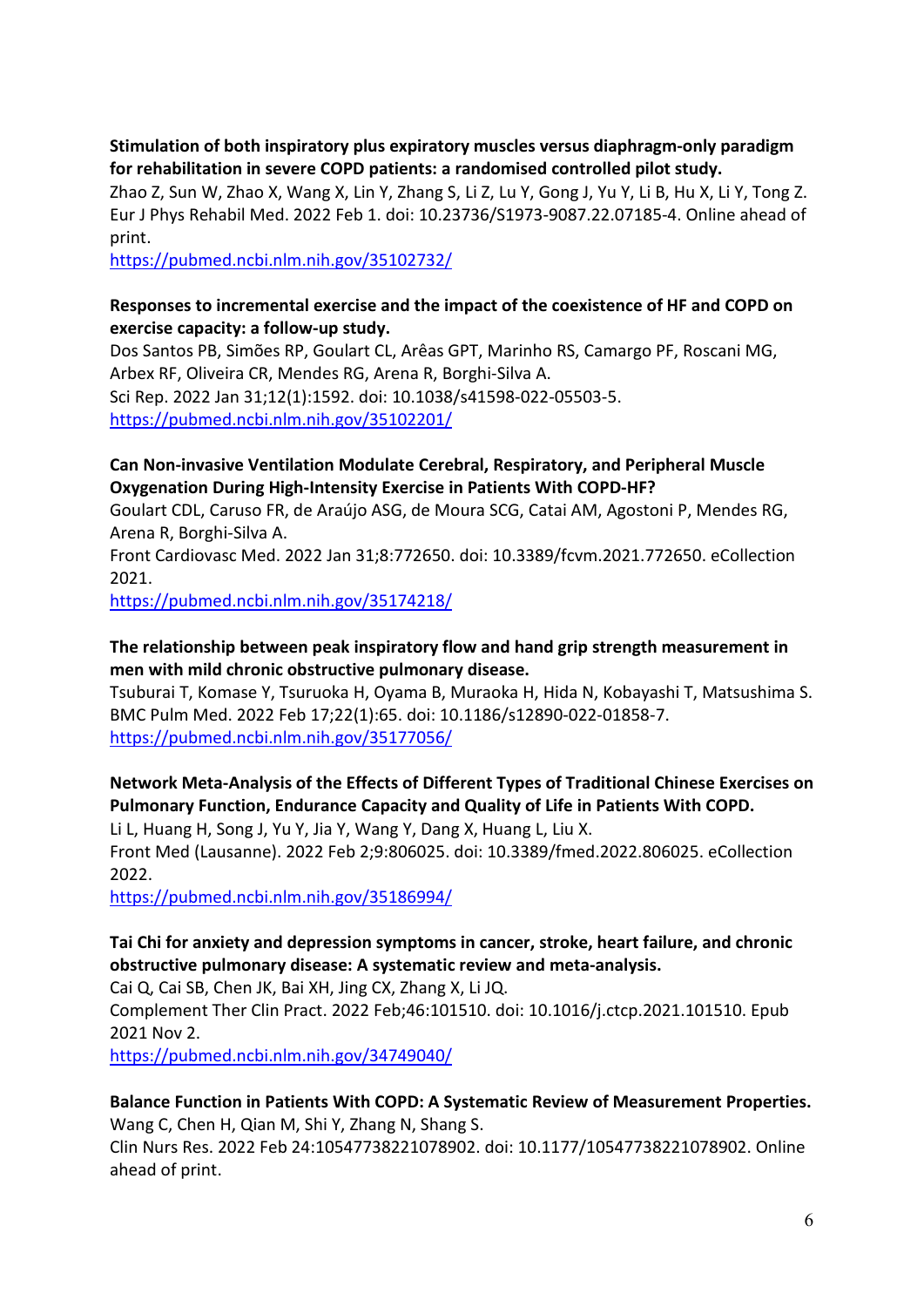<https://pubmed.ncbi.nlm.nih.gov/35209730/>

# **Increased Oxygen Extraction by Pulmonary Rehabilitation Improves Exercise Tolerance and Ventilatory Efficiency in Advanced Chronic Obstructive Pulmonary Disease.**

Miyazaki A, Miki K, Maekura R, Tsujino K, Hashimoto H, Miki M, Yanagi H, Koba T, Nii T, Matsuki T, Kida H.

J Clin Med. 2022 Feb 12;11(4):963. doi: 10.3390/jcm11040963. <https://pubmed.ncbi.nlm.nih.gov/35207235/>

#### **Balance impairment and lower limbs strength in patients with COPD who fell in the previous year.**

Porto EF, Castro AAM, Fausto DM, Kümpel C, Brandão AD, De Lima PB, Fagundes JC, Zozimo B.

Monaldi Arch Chest Dis. 2022 Feb 25. doi: 10.4081/monaldi.2022.1204. Online ahead of print.

<https://pubmed.ncbi.nlm.nih.gov/35225440/>

# **PHYSICAL ACTIVITY**

# **What Are the Experiences of People with COPD Using Activity Monitors?: A Qualitative Scoping Review.**

Wilde LJ, Sewell L, Percy C, Ward G, Clark C. COPD. 2022 Feb 8:1-11. doi: 10.1080/15412555.2022.2033192. Online ahead of print. <https://pubmed.ncbi.nlm.nih.gov/35132933/>

#### **Unsupervised physical activity interventions for people with COPD: A systematic review and meta-analysis.**

Paixão C, Rocha V, Brooks D, Marques A. Pulmonology. 2022 Feb 9:S2531-0437(22)00016-2. doi: 10.1016/j.pulmoe.2022.01.007. Online ahead of print. <https://pubmed.ncbi.nlm.nih.gov/35151622/>

# **The Association of Health-Related Factors with Leisure-Time Physical Activity among Adults with COPD: A Cross-Sectional Analysis.**

Chen ML, Chen LS, Chen YT, Gardenhire DS. Healthcare (Basel). 2022 Jan 28;10(2):249. doi: 10.3390/healthcare10020249. <https://pubmed.ncbi.nlm.nih.gov/35206864/>

#### **Experiences of physical activity and exercise among women with obstructive pulmonary disease.**

Papp ME, Berg C, Lindfors P, Wändell PE, Nygren-Bonnier M. Physiother Theory Pract. 2022 Feb 28:1-11. doi: 10.1080/09593985.2022.2045658. Online ahead of print.

<https://pubmed.ncbi.nlm.nih.gov/35225744/>

#### **TELEMEDICINE\***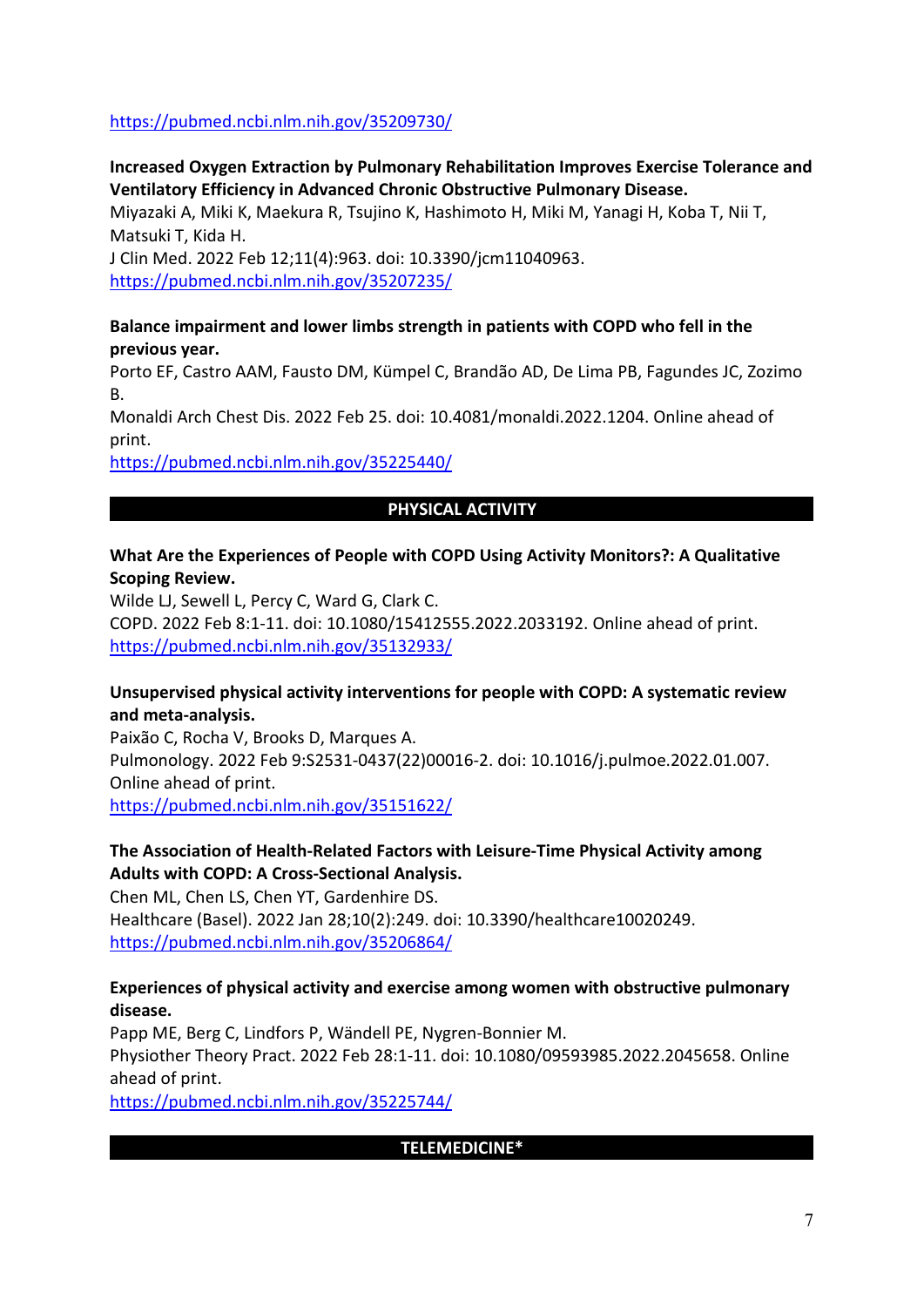*\*Composed in collaboration with Dr. Vitalii Poberezhets (Chair of Group 01.04 - m-Health/ehealth)*

**Patients' and healthcare providers' perceptions and experiences of telehealth use and online health information use in chronic disease management for older patients with chronic obstructive pulmonary disease: a qualitative study.**

Jiang Y, Sun P, Chen Z, Guo J, Wang S, Liu F, Li J. BMC Geriatr. 2022 Jan 3;22(1):9. doi: 10.1186/s12877-021-02702-z. **<https://pubmed.ncbi.nlm.nih.gov/34979967/>**

### **Web Portals for Patients With Chronic Diseases: Scoping Review of the Functional Features and Theoretical Frameworks of Telerehabilitation Platforms.**

Morimoto Y, Takahashi T, Sawa R, Saitoh M, Morisawa T, Kagiyama N, Kasai T, Dinesen B, Hollingdal M, Refsgaard J, Daida H.

J Med Internet Res. 2022 Jan 27;24(1):e27759. doi: 10.2196/27759. <https://pubmed.ncbi.nlm.nih.gov/35084355/>

#### **Efficacy of respiratory tele-rehabilitation in COPD patients: Systematic review and metaanalysis.**

Ora J, Prendi E, Attinà ML, Cazzola M, Calzetta L, Rogliani P. Monaldi Arch Chest Dis. 2022 Jan 27. doi: 10.4081/monaldi.2022.2105. Online ahead of print.

<https://pubmed.ncbi.nlm.nih.gov/35086329/>

#### **Evaluation of myCOPD Digital Self-management Technology in a Remote and Rural Population: Real-world Feasibility Study.**

Cooper R, Giangreco A, Duffy M, Finlayson E, Hamilton S, Swanson M, Colligan J, Gilliatt J, McIvor M, Sage EK.

JMIR Mhealth Uhealth. 2022 Feb 7;10(2):e30782. doi: 10.2196/30782. <https://pubmed.ncbi.nlm.nih.gov/35129453/>

# **Implementation of an internet-based asthma patient education program in primary care: Results of a single-arm trial.**

Kellerer C, Schultz K, Linde K, Kohler B, Hapfelmeier A, Schneider A. J Asthma. 2022 Feb 7:1-11. doi: 10.1080/02770903.2022.2040027. Online ahead of print. <https://pubmed.ncbi.nlm.nih.gov/35129399/>

#### **Functionality and Quality of Asthma mHealth Apps and Their Consistency With International Guidelines: Protocol for a Systematic Search and Evaluation of Mobile Apps.** Robinson B, Gong E, Oldenburg B, See K.

JMIR Res Protoc. 2022 Feb 9;11(2):e33103. doi: 10.2196/33103. <https://pubmed.ncbi.nlm.nih.gov/35138257/>

# **Multisensory Home-Monitoring in Individuals With Stable Chronic Obstructive Pulmonary Disease and Asthma: Usability Study of the CAir-Desk.**

Kohlbrenner D, Clarenbach CF, Ivankay A, Zimmerli L, Gross CS, Kuhn M, Brunschwiler T. JMIR Hum Factors. 2022 Feb 16;9(1):e31448. doi: 10.2196/31448.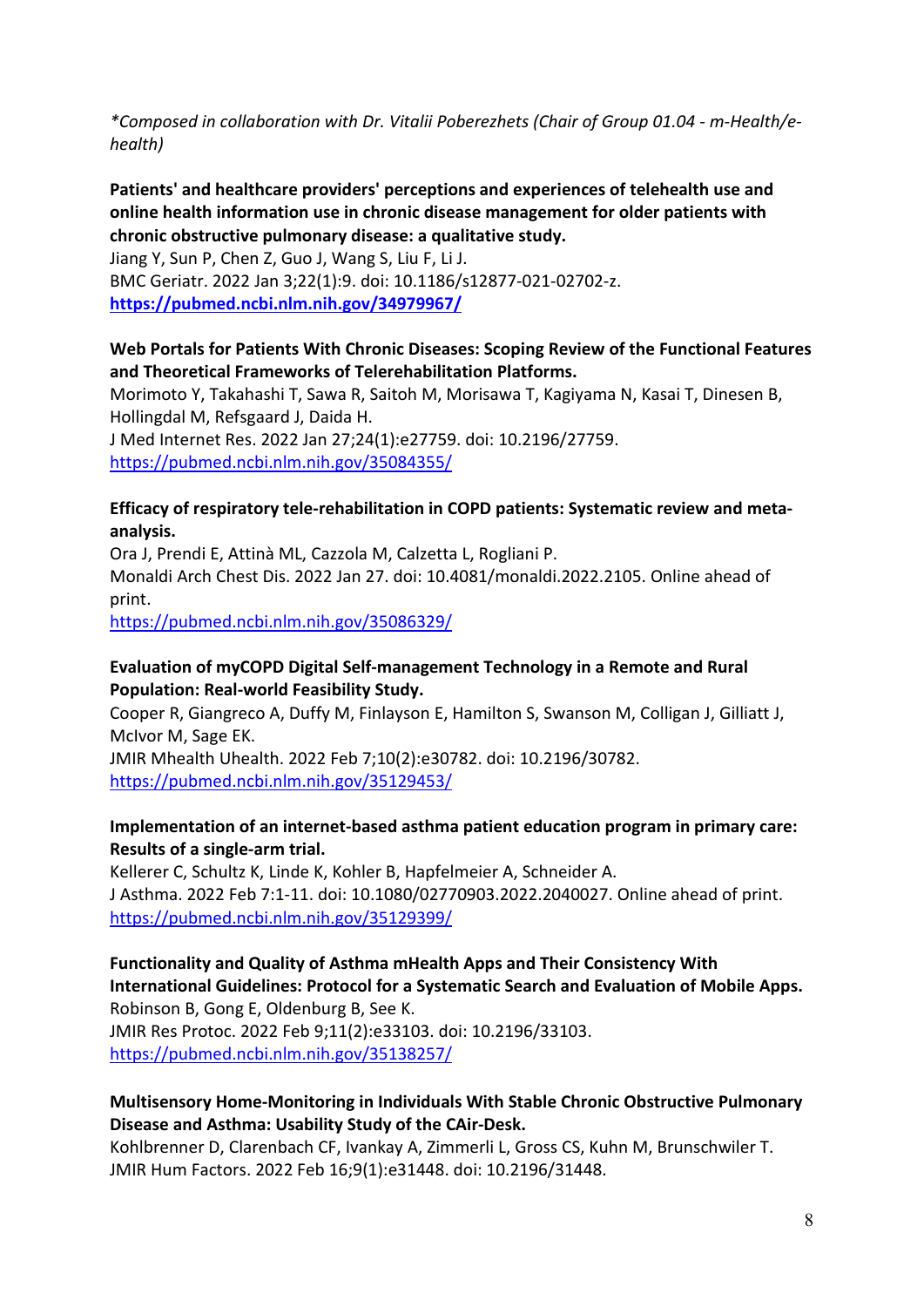#### <https://pubmed.ncbi.nlm.nih.gov/35171107/>

#### **Usability of Wearable Multiparameter Technology to Continuously Monitor Free-Living Vital Signs in People Living With Chronic Obstructive Pulmonary Disease: Prospective Observational Study.**

Hawthorne G, Greening N, Esliger D, Briggs-Price S, Richardson M, Chaplin E, Clinch L, Steiner MC, Singh SJ, Orme MW.

JMIR Hum Factors. 2022 Feb 16;9(1):e30091. doi: 10.2196/30091. <https://pubmed.ncbi.nlm.nih.gov/35171101/>

#### **PATIENT REPORTED OUTCOME MEASURES**

#### **Higher COPD Assessment Test Score Associated With Greater Exacerbations Risk: A Post Hoc Analysis of the IMPACT Trial.**

Thomashow B, Stiegler M, Criner GJ, Dransfield MT, Halpin DMG, Han MK, Lange P, Martinez FJ, Midwinter D, Singh D, Tabberer M, Wise RA, Lipson DA, Jones P. Chronic Obstr Pulm Dis. 2021 Dec 22. doi: 10.15326/jcopdf.2021.0259. Online ahead of print. <https://pubmed.ncbi.nlm.nih.gov/34972260/>

#### **Reliability, Validity, and Responsiveness of the DEG, a Three-Item Dyspnea Measure.**

Ha DM, Deng LR, Lange AV, Swigris JJ, Bekelman DB. J Gen Intern Med. 2022 Jan 3. doi: 10.1007/s11606-021-07307-1. Online ahead of print. <https://pubmed.ncbi.nlm.nih.gov/34981344/>

# **Chronic obstructive pulmonary disease assessment test for the measurement of deterioration and recovery of health status of patients undergoing lung surgery.** Huang CY, Hsieh MS, Wu YK, Hsieh PC, Yang MC, Tzeng IS, Lan CC. Thorac Cancer. 2022 Jan 6. doi: 10.1111/1759-7714.14306. Online ahead of print.

<https://pubmed.ncbi.nlm.nih.gov/34989126/>

# **Discriminative Accuracy of Chronic Obstructive Pulmonary Disease Screening Instruments in 3 Low- and Middle-Income Country Settings.**

Siddharthan T, Pollard SL, Quaderi SA, Rykiel NA, Wosu AC, Alupo P, Barber JA, Cárdenas MK, Chandyo RK, Flores-Flores O, Kirenga B, Miranda JJ, Mohan S, Ricciardi F, Sharma AK, Das SK, Shrestha L, Soares MO, Checkley W, Hurst JR; GECo Study Investigators. JAMA. 2022 Jan 11;327(2):151-160. doi: 10.1001/jama.2021.23065. <https://pubmed.ncbi.nlm.nih.gov/35015039/>

#### **Physical Tests Are Poorly Related to Patient-Reported Outcome Measures during Severe Acute Exacerbations of COPD.**

Quadflieg K, Machado A, Haesevoets S, Daenen M, Thomeer M, Ruttens D, Spruit MA, Burtin C.

J Clin Med. 2021 Dec 28;11(1):150. doi: 10.3390/jcm11010150. <https://pubmed.ncbi.nlm.nih.gov/35011892/>

**Changes in health-related quality of life as a marker in the prognosis in COPD patients.** Esteban C, Arostegui I, Aramburu A, Moraza J, Aburto M, Aizpiri S, Chasco L, Quintana JM.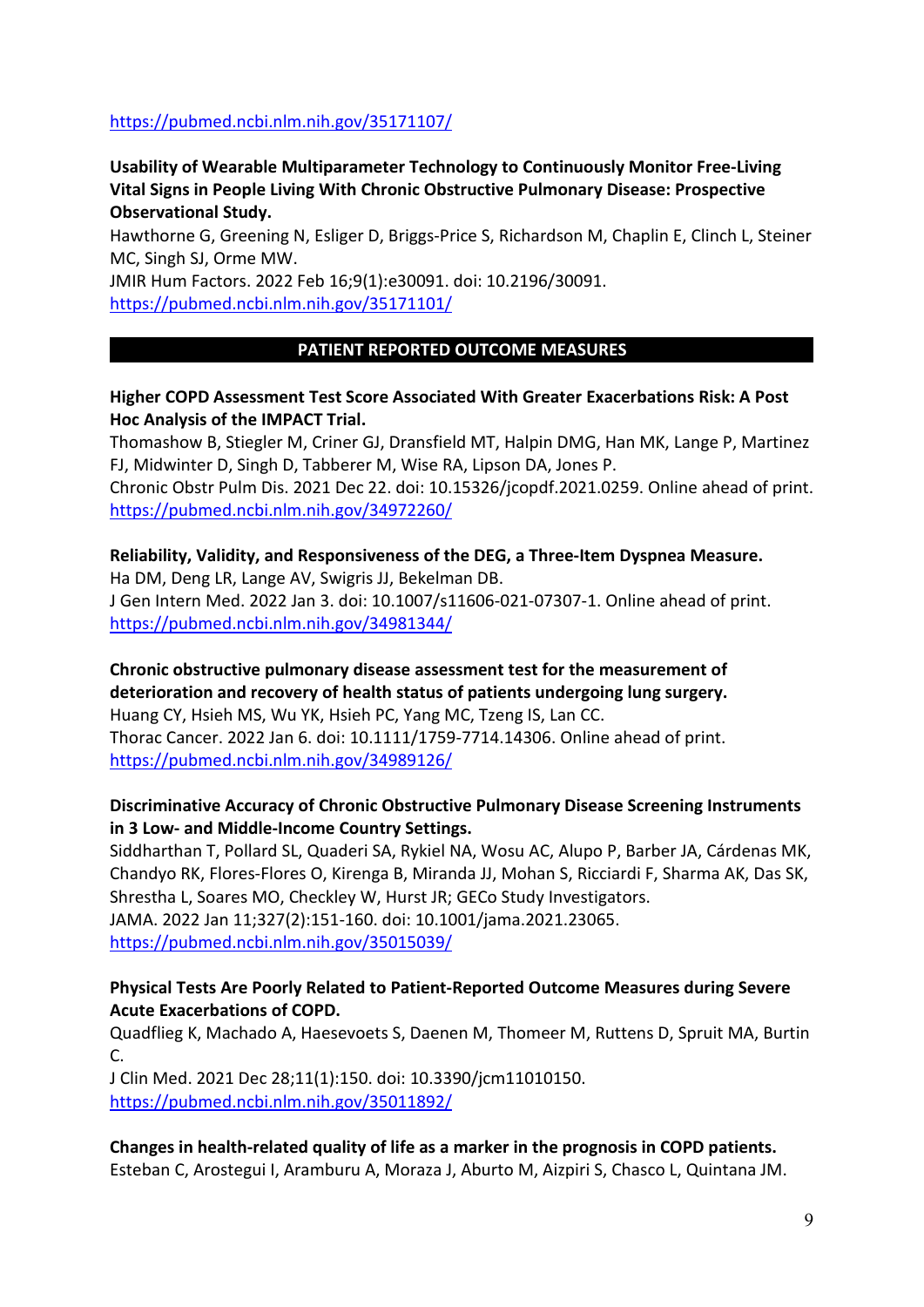ERJ Open Res. 2022 Jan 10;8(1):00181-2021. doi: 10.1183/23120541.00181-2021. eCollection 2022 Jan. <https://pubmed.ncbi.nlm.nih.gov/35036422/>

# **Validity and reliability of the Turkish version of breathlessness beliefs questionnaire.** Gurses HN, Saka S, Zeren M, Bayram M.

Physiother Theory Pract. 2022 Jan 18:1-6. doi: 10.1080/09593985.2022.2027586. Online ahead of print.

<https://pubmed.ncbi.nlm.nih.gov/35042443/>

### **Optimism is associated with respiratory symptoms and functional status in chronic obstructive pulmonary disease.**

Koo HK, Hoth KF, Make BJ, Regan EA, Crapo JD, Silverman EK, DeMeo DL. Respir Res. 2022 Jan 29;23(1):19. doi: 10.1186/s12931-021-01922-6. <https://pubmed.ncbi.nlm.nih.gov/35093071/>

# **Linguistic Validation of the Japanese Version of the Multidimensional Dyspnea Profile and Relation to Physical Activity in Patients with COPD.**

Kanezaki M, Tamaki A, Terada K, Ebihara S.

Int J Chron Obstruct Pulmon Dis. 2022 Jan 21;17:223-230. doi: 10.2147/COPD.S339285. eCollection 2022.

<https://pubmed.ncbi.nlm.nih.gov/35087271/>

# **Accuracy of Six Chronic Obstructive Pulmonary Disease Screening Questionnaires in the Chinese Population.**

Zhou J, Yu N, Li X, Wang W. Int J Chron Obstruct Pulmon Dis. 2022 Feb 10;17:317-327. doi: 10.2147/COPD.S341648. eCollection 2022. <https://pubmed.ncbi.nlm.nih.gov/35177900/>

#### **Psychometric properties of the Arabic version of Duke Activity Status Index in patients with chronic obstructive pulmonary disease.**

Albarrati A, Hazazi I, Alnahdi AH, Taher M, Nazer R, Alrefaee H. Disabil Rehabil. 2022 Feb 27:1-6. doi: 10.1080/09638288.2022.2037748. Online ahead of print.

<https://pubmed.ncbi.nlm.nih.gov/35225135/>

# **INTERSTITIAL LUNG DISEASE**

# **Telehealth for patients with interstitial lung diseases (ILD): results of an international survey of clinicians.**

Althobiani M, Alqahtani JS, Hurst JR, Russell AM, Porter J. BMJ Open Respir Res. 2021 Dec;8(1):e001088. doi: 10.1136/bmjresp-2021-001088. <https://pubmed.ncbi.nlm.nih.gov/34969772/>

**Feasibility and efficacy of a multidisciplinary palliative approach in patients with advanced interstitial lung disease. A pilot randomised controlled trial.**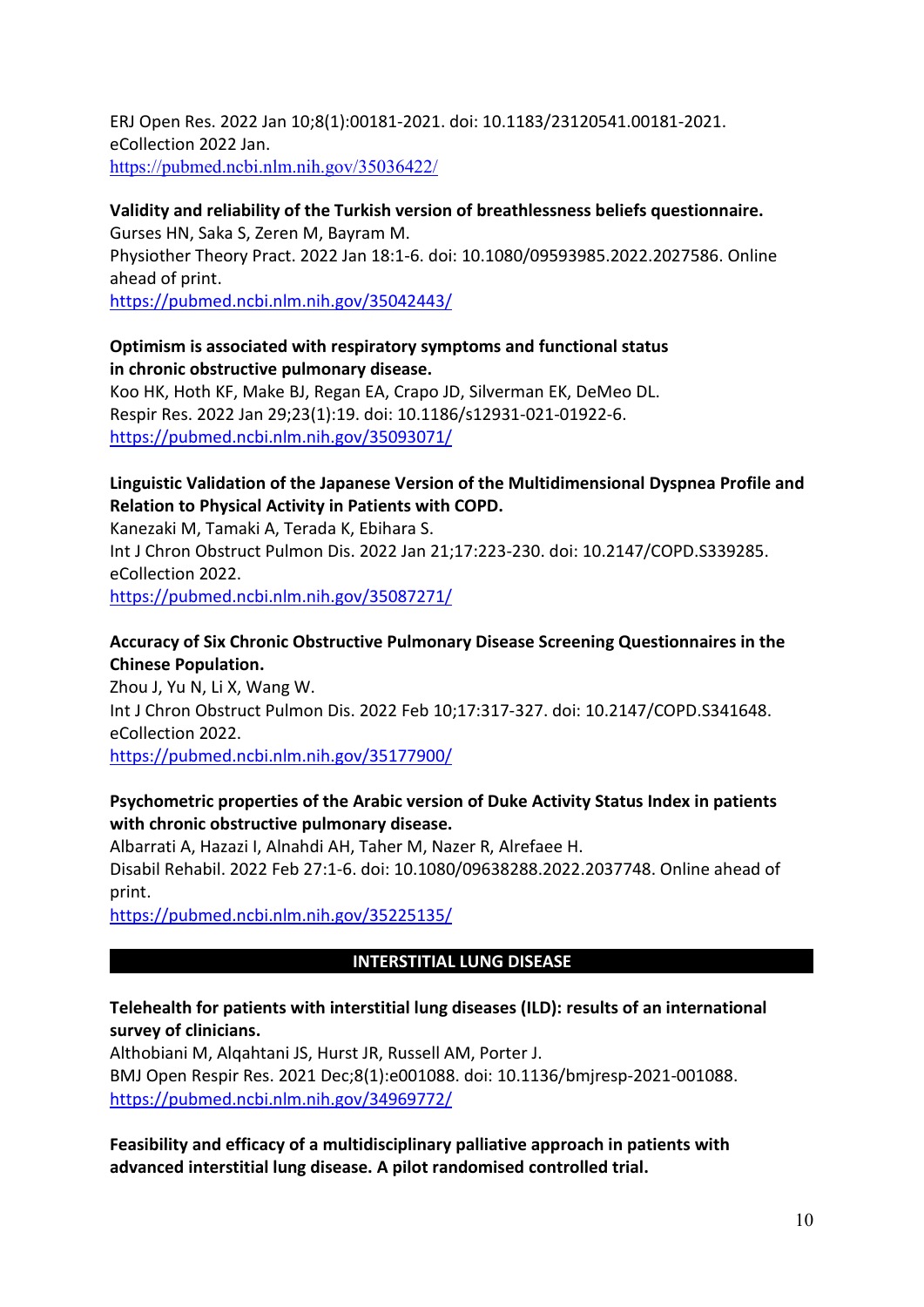Bassi I, Guerrieri A, Carpano M, Gardini A, Prediletto I, Polastri M, Curtis JR, Nava S. Pulmonology. 2021 Dec 27:S2531-0437(21)00223-3. doi: 10.1016/j.pulmoe.2021.11.004. Online ahead of print. <https://pubmed.ncbi.nlm.nih.gov/34969647/>

**Does inspiratory muscle training provide additional benefits during pulmonary rehabilitation in people with interstitial lung disease? A randomized control trial.** Zaki S, Moiz JA, Mujaddadi A, Ali MS, Talwar D. Physiother Theory Pract. 2022 Jan 10:1-11. doi: 10.1080/09593985.2021.2024311. Online

ahead of print.

<https://pubmed.ncbi.nlm.nih.gov/35001815/>

**Comparison of forehead and finger oximetry sensors during the six minute walk test.** Robertson L, Lowry R, Sylvester K, Parfrey H, Moseley B, Sheares K, Oates K.Chron Respir Dis. 2022 Jan-Dec;19:14799731211070844. doi: 10.1177/14799731211070844. <https://pubmed.ncbi.nlm.nih.gov/35045761/>

**Prescribing walking training in interstitial lung disease from the 6-minute walk test.** Nakazawa A, Dowman LM, Cox NS, Brazzale DJ, McDonald CF, Hill CJ, Lee A, Holland AE. Physiother Theory Pract. 2022 Jan 24:1-5. doi: 10.1080/09593985.2022.2029992. Online ahead of print.

<https://pubmed.ncbi.nlm.nih.gov/35073825/>

# **A New Tool to Assess Quality of Life in Patients with Idiopathic Pulmonary Fibrosis or Nonspecific Interstitial Pneumonia.**

Kirsten D, de Vries U, Costabel U, Koschel D, Bonella F, Günther A, Behr J, Claussen M, Schwarz S, Prasse A, Kreuter M.

Pneumologie. 2022 Jan;76(1):25-34. doi: 10.1055/a-1579-7618. Epub 2021 Sep 14. <https://pubmed.ncbi.nlm.nih.gov/34521147/>

#### **The 1-minute sit-to-stand test to detect desaturation during 6-minute walk test in interstitial lung disease.**

Oishi K, Matsunaga K, Asami-Noyama M, Yamamoto T, Hisamoto Y, Fujii T, Harada M, Suizu J, Murakawa K, Chikumoto A, Matsuda K, Kanesada H, Kikuchi Y, Hamada K, Uehara S, Suetake R, Ohata S, Murata Y, Yamaji Y, Sakamoto K, Ito K, Osoreda H, Edakuni N, Kakugawa T, Hirano T, Yano M.

NPJ Prim Care Respir Med. 2022 Jan 27;32(1):5. doi: 10.1038/s41533-022-00268-w. <https://pubmed.ncbi.nlm.nih.gov/35087054/>

**Communicating with patients with idiopathic pulmonary fibrosis: can we do it better?** Wijsenbeek MS, Bonella F, Orsatti L, Russell AM, Valenzuela C, Wuyts WA, Baile WF. ERJ Open Res. 2022 Jan 24;8(1):00422-2021. doi: 10.1183/23120541.00422-2021. eCollection 2022 Jan.

<https://pubmed.ncbi.nlm.nih.gov/35083325/>

**A comparative study of the sarcopenia screening in older patients with interstitial lung disease.**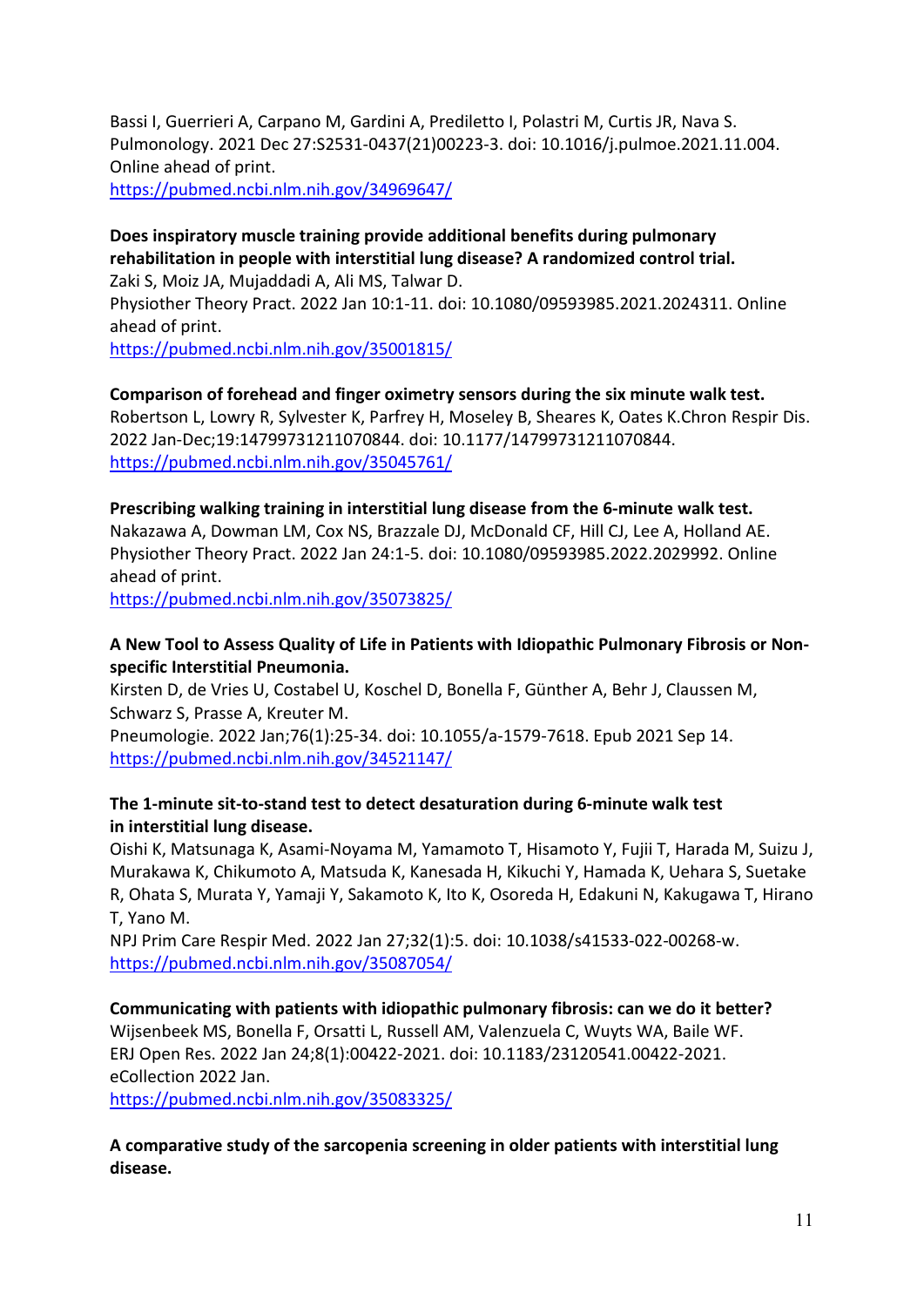Hanada M, Sakamoto N, Ishimoto H, Kido T, Miyamura T, Oikawa M, Nagura H, Takeuchi R, Kawazoe Y, Sato S, Hassan SA, Ishimatsu Y, Takahata H, Mukae H, Kozu R. BMC Pulm Med. 2022 Jan 25;22(1):45. doi: 10.1186/s12890-022-01840-3. <https://pubmed.ncbi.nlm.nih.gov/35078452/>

#### **The role of precision medicine in interstitial lung disease.**

Maher TM, Nambiar AM, Wells AU.

Eur Respir J. 2022 Feb 3:2102146. doi: 10.1183/13993003.02146-2021. Online ahead of print.

<https://pubmed.ncbi.nlm.nih.gov/35115344/>

#### **The prevalence and burden of interstitial lung diseases in the USA.**

Jeganathan N, Sathananthan M. ERJ Open Res. 2021 Feb 7;8(1):00630-2021. doi: 10.1183/23120541.00630-2021. eCollection 2022 Jan.

<https://pubmed.ncbi.nlm.nih.gov/35141319/>

**Prevalence of idiopathic pulmonary fibrosis in Japan based on a claims database analysis.** Kondoh Y, Suda T, Hongo Y, Yoshida M, Hiroi S, Iwasaki K, Takeshima T, Homma S. Respir Res. 2022 Feb 8;23(1):24. doi: 10.1186/s12931-022-01938-6. <https://pubmed.ncbi.nlm.nih.gov/35135550/>

#### **Validity and reliability of the Glittre-ADL test in individuals with idiopathic pulmonary fibrosis.**

Reinaldo GP, Araújo CLP, Schneider B, Florian J, Machado SC, Hochhegger B, Dal Lago P. Physiother Theory Pract. 2022 Feb 12:1-9. doi: 10.1080/09593985.2022.2032510. Online ahead of print.

<https://pubmed.ncbi.nlm.nih.gov/35152825/>

#### **The Burden of Progressive-Fibrosing Interstitial Lung Diseases.**

Cottin V, Teague R, Nicholson L, Langham S, Baldwin M. Front Med (Lausanne). 2022 Feb 1;9:799912. doi: 10.3389/fmed.2022.799912. eCollection 2022.

<https://pubmed.ncbi.nlm.nih.gov/35178411/>

#### **ASTHMA**

#### **Reduction of Physical Activity Due to the COVID-19 Pandemic in Adults With Asthma.**

de Oliveira JM, Alves TB, Puzzi VC, Hernandes NA, Pitta F, Furlanetto KC. J Cardiopulm Rehabil Prev. 2022 Jan 1;42(1):66-68. doi: 10.1097/HCR.0000000000000670. <https://pubmed.ncbi.nlm.nih.gov/34979000/>

# **The effect of the socioeconomic status on the measurement of asthma control.** Ganti P, Suman A, Chaudhary S, Sangha B, David L, Sekhsaria S. Allergy Asthma Proc. 2022 Jan 1;43(1):e11-e16. doi: 10.2500/aap.2022.43.210103.

<https://pubmed.ncbi.nlm.nih.gov/34983718/>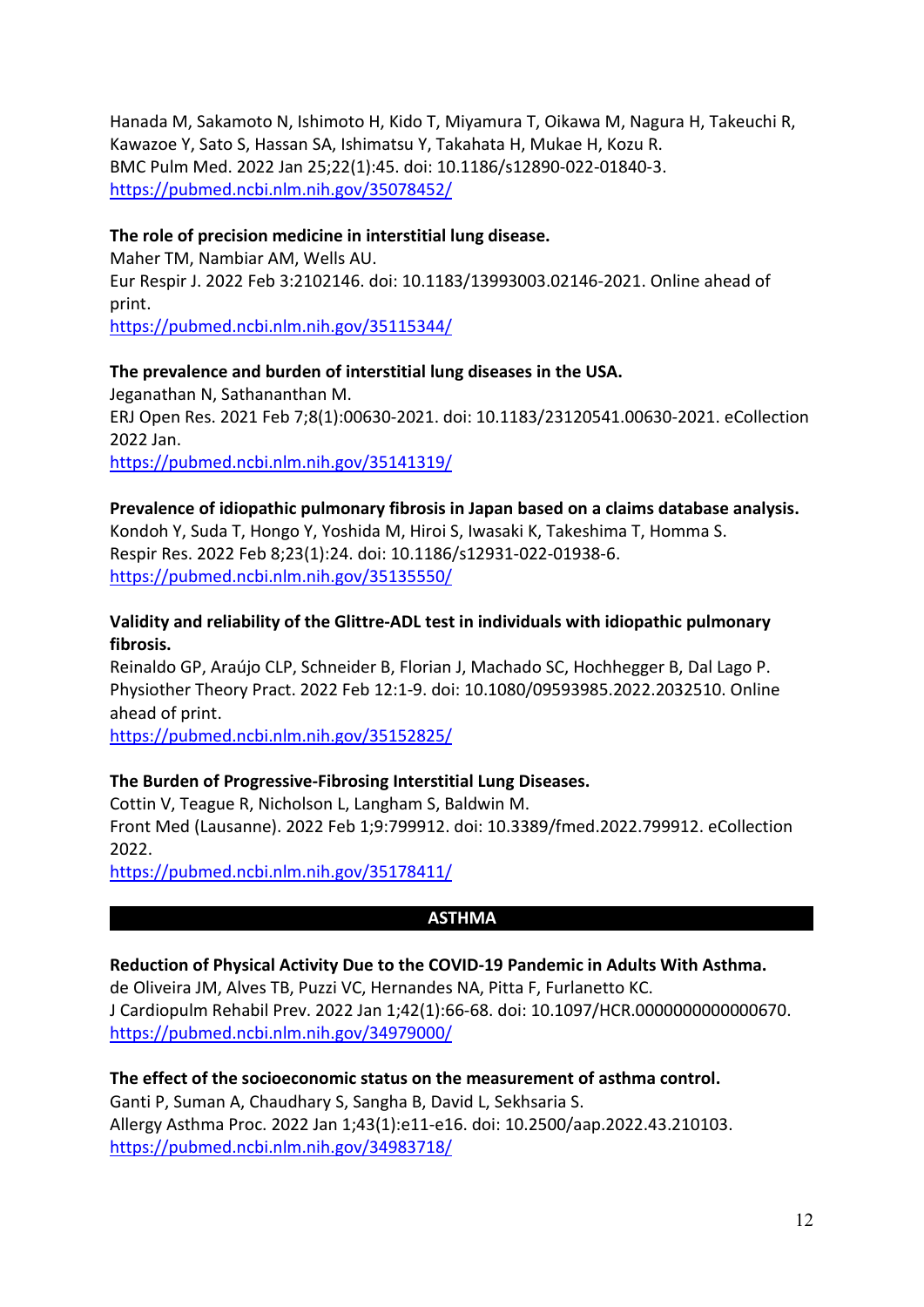#### **Asthma Management Using the Mobile Asthma Evaluation and Management System in China.**

Lin J, Wang W, Tang H, Huo J, Gu Y, Liu R, Chen P, Yuan Y, Yang X, Xu J, Sun D, Li N, Jiang S, Chen Y, Wang C, Yang L, Liu X, Yang D, Zhang W, Chen Z, Lin Q, Liu C, Zhou J, Zhou X, Hu C, Jiang P, Zhou W, Zhang J, Cai S, Qiu C, Huang M, Huang Y, Liu H; China Asthma Research Collaboration Network.

Allergy Asthma Immunol Res. 2022 Jan;14(1):85-98. doi: 10.4168/aair.2022.14.1.85. <https://pubmed.ncbi.nlm.nih.gov/34983109/>

### **Association of quality of life and disease control with cigarette smoking in patients with severe asthma.**

Santos VCHD, Moreira MAF, Rosa AVD, Sobragi SM, Silva CAJD, Dalcin PTR. Braz J Med Biol Res. 2022 Jan 5;55:e11149. doi: 10.1590/1414-431X2021e11149. eCollection 2022.

<https://pubmed.ncbi.nlm.nih.gov/35019032/>

#### **Asthma control and its predictors in Ethiopia: Systematic review and meta-analysis.**

Mulugeta T, Ayele T, Zeleke G, Tesfay G.

PLoS One. 2022 Jan 13;17(1):e0262566. doi: 10.1371/journal.pone.0262566. eCollection 2022.

<https://pubmed.ncbi.nlm.nih.gov/35025962/>

#### **Misperception of poor asthma control in the outpatients clinic of a tertiary hospital in Rio de Janeiro.**

Pessôa CLC, Martins IA, Rodrigues GG, Carvalho Júnior IJ, Oliveira EA, Momenté RF, Baldon LV.

Einstein (Sao Paulo). 2022 Jan 5;19:eAO6259. doi: 10.31744/einstein\_journal/2021AO6259. eCollection 2022.

<https://pubmed.ncbi.nlm.nih.gov/35019036/>

# **Association between illness perception and clinical control, quality of life, physical activity, and psychosocial status in subjects with moderate to severe asthma: A cluster analysis.**

Silva STC, Freitas PD, Lunardi AC, Xavier RF, Barbosa RCC, Stelmach R, Carvalho CRF. J Asthma. 2022 Jan 21:1-13. doi: 10.1080/02770903.2022.2032136. Online ahead of print. <https://pubmed.ncbi.nlm.nih.gov/35060439/>

#### **Asthma management updates.**

Galante CM. Nursing. 2022 Feb 1;52(2):25-34. doi: 10.1097/01.NURSE.0000806156.52958.3c. <https://pubmed.ncbi.nlm.nih.gov/35085192/>

# **Using Telemedicine to Care for the Asthma Patient.**

Persaud YK. Curr Allergy Asthma Rep. 2022 Feb 2:1-10. doi: 10.1007/s11882-022-01030-5. Online ahead of print. <https://pubmed.ncbi.nlm.nih.gov/35107807/>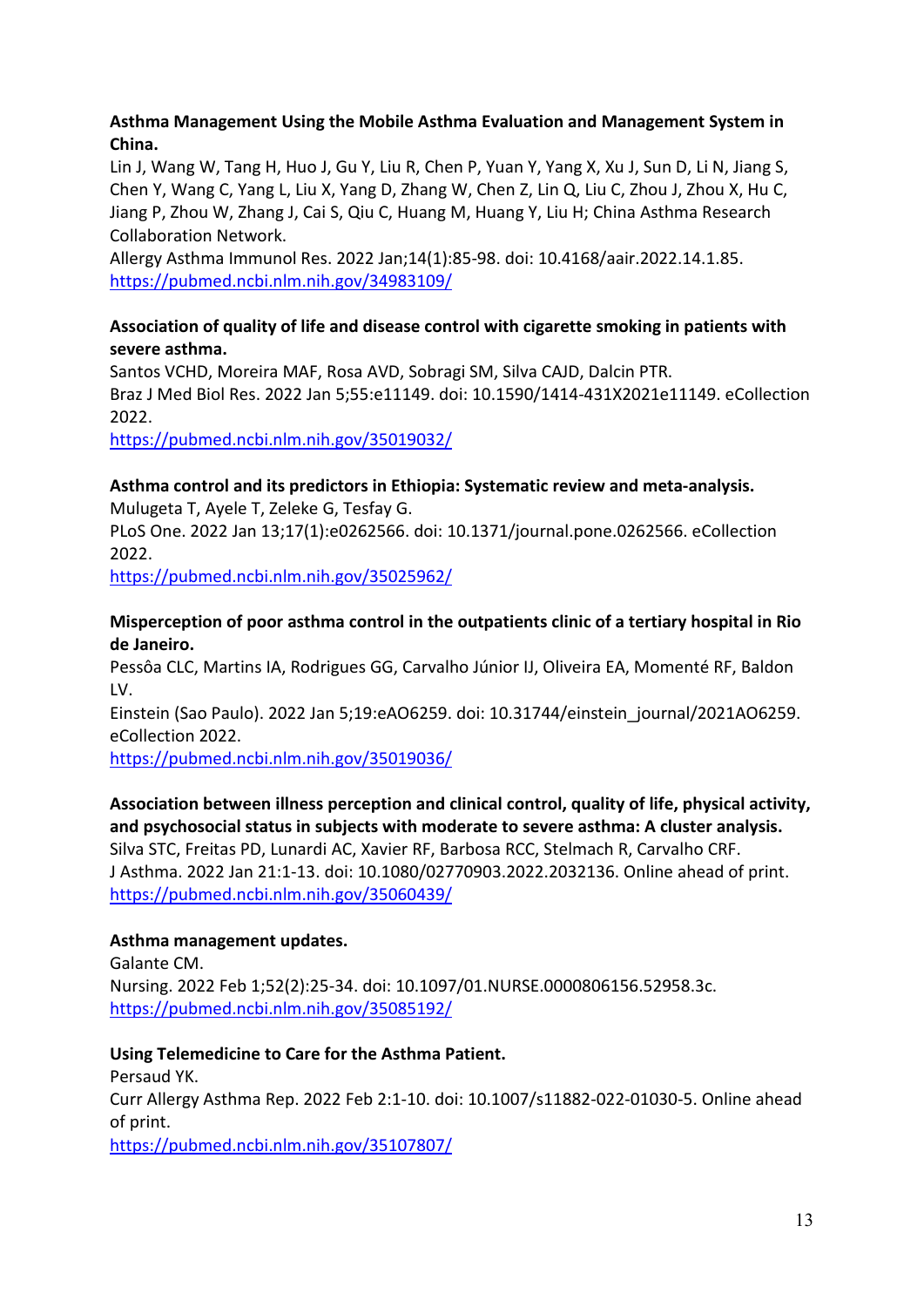#### **Hospitalization and mortality for acute exacerbation of asthma: an Italian populationbased study.**

Para O, Montagnani A, Guidi S, Bertù L, Manfellotto D, Campanini M, Fontanella A, Dentali F; FADOI-Epidemiological Study Group.

Intern Emerg Med. 2022 Feb 1. doi: 10.1007/s11739-021-02923-5. Online ahead of print. <https://pubmed.ncbi.nlm.nih.gov/35103927/>

### **Alpine Altitude Climate Treatment for severe and uncontrolled asthma: an EAACI Position Paper.**

Fieten KB, Drijver-Messelink MT, Cogo A, Charpin D, Sokolowska M, Agache I, Taborda-Barata L, Eguiluz-Gracia I, Braunstahl GJ, Seys SF, van den Berge M, Bloch KE, Ulrich S, Cardoso-Vigueros C, Kappen JH, Brinke AT, Koch M, Traidl-Hoffmann C, da Mata P, Prins DJ, Pasmans SGMA, Bendien S, Rukhadze M, Shamji MH, Couto M, Elberink HO, Peroni DG, Piacentini G, Weersink EJM, Bonini M, Rijssenbeek-Nouwens LHM, Akdis CA. <https://pubmed.ncbi.nlm.nih.gov/35113452/>

#### **Mental health in patients with asthma: A population-based case-control study.**

Ji Z, López-de-Andrés A, Jiménez-García R, Maestre-Miquel C, Zamorano-León JJ, Scarano-Pereira JP, Fuentes-Alonso M, Girón-Matute WI, de Miguel-Díez J.

Respir Med. 2022 Jan 31;193:106758. doi: 10.1016/j.rmed.2022.106758. Online ahead of print.

<https://pubmed.ncbi.nlm.nih.gov/35123357/>

# **Assessing Construct Validity of the Asthma Impairment and Risk Questionnaire Using a 3 month Exacerbation Recall.**

Chipps BE, Murphy KR, Wise RA, McCann WA, Beuther DA, Reibman J, George M, Gilbert I, Eudicone JM, Gandhi HN, Harding G, Ross M, Zeiger RS.

Ann Allergy Asthma Immunol. 2022 Feb 2:S1081-1206(22)00081-3. doi:

10.1016/j.anai.2022.01.035.

<https://pubmed.ncbi.nlm.nih.gov/35123077/>

#### **Impact of rapid correction of vitamin D deficiency in asthmatic patients.**

Einisadr A, Rajabi M, Moezzi H, Bakhshandeh H. Wien Klin Wochenschr. 2022 Jan;134(1-2):18-23. doi: 10.1007/s00508-021-01975-z. Epub 2021 Nov 24.

<https://pubmed.ncbi.nlm.nih.gov/34817666/>

#### **Socioeconomic inequalities in asthma and respiratory symptoms in a high-income country: changes from 1996 to 2016.**

Schyllert C, Lindberg A, Hedman L, Stridsman C, Andersson M, Andersén H, Piirilä P, Nwaru BI, Krokstad S, Rönmark E, Backman H.

J Asthma. 2022 Feb 15:1-14. doi: 10.1080/02770903.2022.2039937. Online ahead of print. <https://pubmed.ncbi.nlm.nih.gov/35167415/>

#### **Obesity and Asthma**.

Dixon AE, Que LG.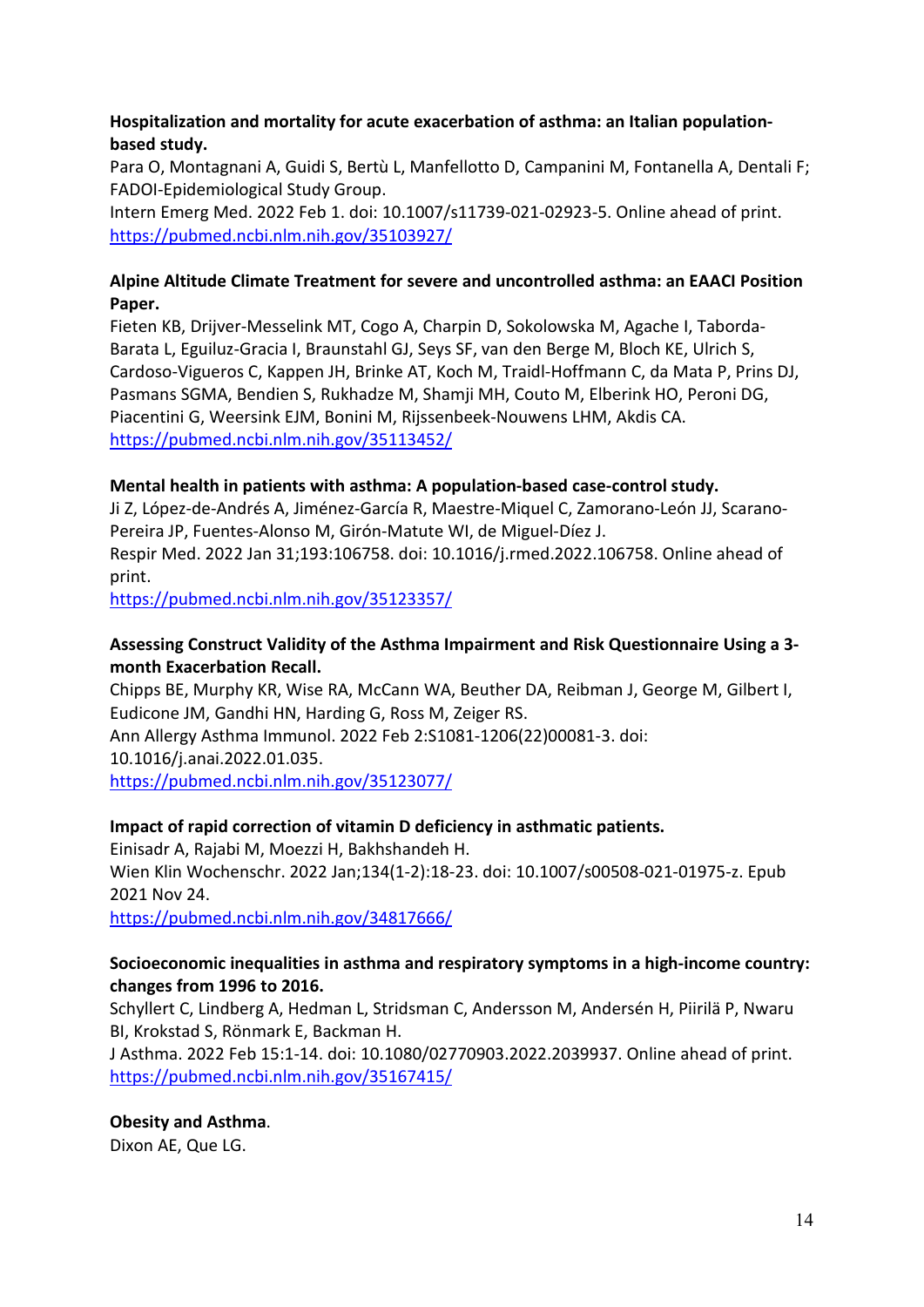Semin Respir Crit Care Med. 2022 Feb 17. doi: 10.1055/s-0042-1742384. Online ahead of print.

<https://pubmed.ncbi.nlm.nih.gov/35176784/>

# **Should we apply a treatable traits approach to asthma care?**

Melhorn DJ, Howell DI, Pavord PID. Ann Allergy Asthma Immunol. 2022 Feb 13:S1081-1206(22)00098-9. doi: 10.1016/j.anai.2022.02.005. Online ahead of print. <https://pubmed.ncbi.nlm.nih.gov/35172180/>

#### **Impact of lifetime body mass index trajectories on the incidence and persistence of adult asthma.**

Ali GB, Lowe AJ, Perret JL, Walters EH, Lodge CJ, Johns D, James A, Erbas B, Hamilton GS, Bowatte G, Wood-Baker R, Abramson MJ, Bui DS, Dharmage SC. Eur Respir J. 2022 Feb 24:2102286. doi: 10.1183/13993003.02286-2021. Online ahead of print.

<https://pubmed.ncbi.nlm.nih.gov/35210325/>

#### **Relationship between asthma and sarcopenia in the elderly: a nationwide study from the KNHANES.**

Won HK, Kang Y, An J, Lee JH, Song WJ, Kwon HS, Cho YS, Moon HB, Jang IY, Kim TB. J Asthma. 2022 Feb 28:1-18. doi: 10.1080/02770903.2022.2047716. Online ahead of print. <https://pubmed.ncbi.nlm.nih.gov/35225127/>

#### **Reproducibility, validity, and reliability of the incremental step test for subjects with moderate to severe asthma.**

Barbosa RCC, Silva RA, Lunardi AC, Silva STC, Corso SD, Fonseca AJ, Stelmach R, Carvalho CRF. Pulmonology. 2022 Feb 24:S2531-0437(22)00029-0. doi: 10.1016/j.pulmoe.2022.02.002. Online ahead of print.

<https://pubmed.ncbi.nlm.nih.gov/35221263/>

#### **NUTRITION AND NUTRITIONAL STATUS**

#### **Dietary advice with or without oral nutritional supplements for disease-related malnutrition in adults.**

Baldwin C, de van der Schueren MA, Kruizenga HM, Weekes CE. Cochrane Database Syst Rev. 2021 Dec 21;12(12):CD002008. doi: 10.1002/14651858.CD002008.pub5. <https://pubmed.ncbi.nlm.nih.gov/34931696/>

#### **Malnutrition, Sarcopenia, and Malnutrition-Sarcopenia Syndrome in Older Adults with COPD.**

Kaluźniak-Szymanowska A, Krzymińska-Siemaszko R, Deskur-Śmielecka E, Lewandowicz M, Kaczmarek B, Wieczorowska-Tobis K.

Nutrients. 2021 Dec 23;14(1):44. doi: 10.3390/nu14010044. <https://pubmed.ncbi.nlm.nih.gov/35010919/>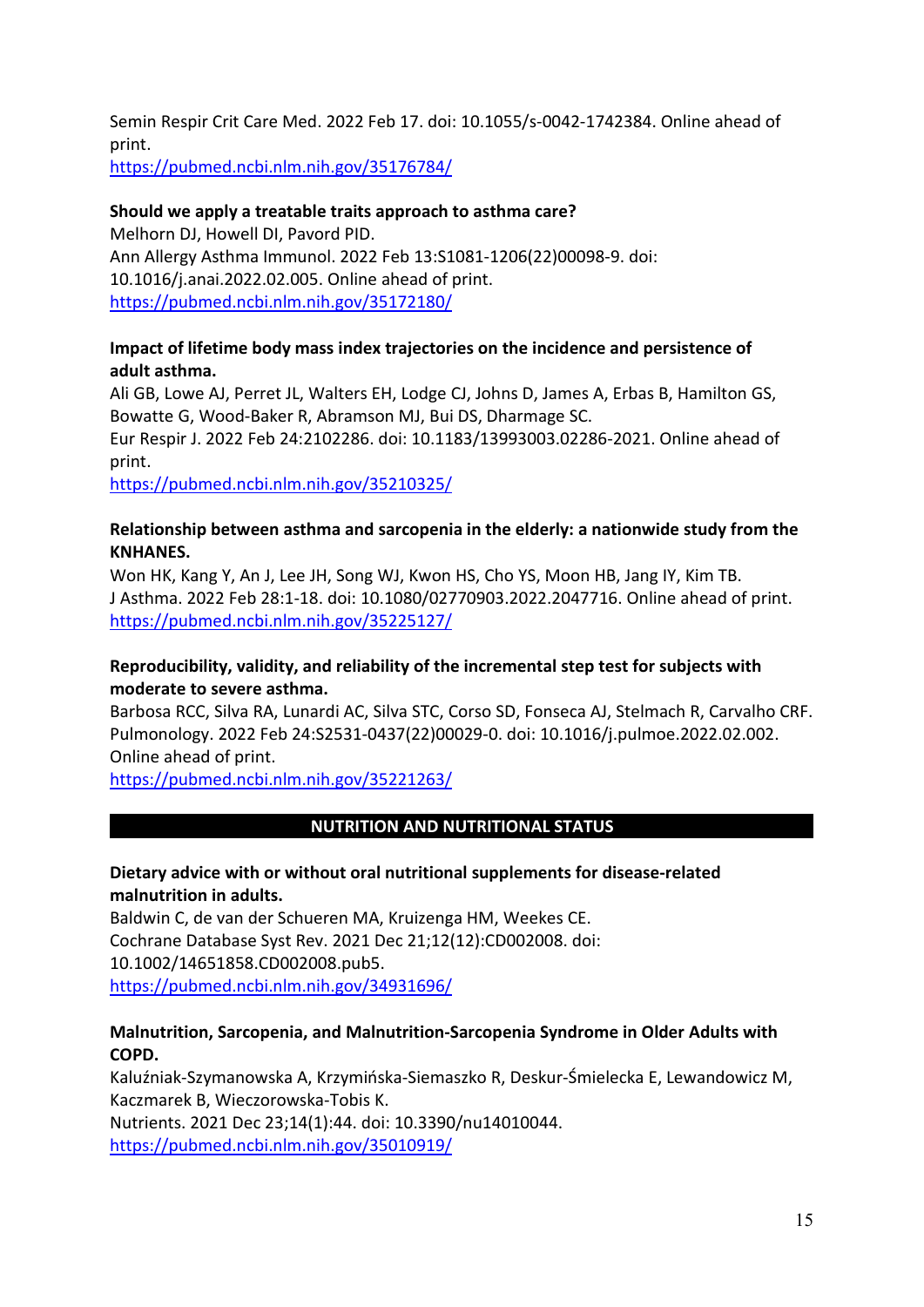#### **Efficacy and safety of nitrate supplementation on exercise tolerance in chronic obstructive pulmonary disease: A systematic review and meta-analysis.**

Yang H, He S, Chen F, Liang L, Pan J.

Medicine (Baltimore). 2022 Jan 14;101(2):e28578. doi: 10.1097/MD.0000000000028578. <https://pubmed.ncbi.nlm.nih.gov/35029233/>

### **Optimal Assessment of Nutritional Status in Older Subjects with the Chronic Obstructive Pulmonary Disease-A Comparison of Three Screening Tools Used in the GLIM Diagnostic Algorithm.**

Kaluźniak-Szymanowska A, Krzymińska-Siemaszko R, Wieczorowska-Tobis K, Deskur-Śmielecka E.

Int J Environ Res Public Health. 2022 Jan 18;19(3):1025. doi: 10.3390/ijerph19031025. <https://pubmed.ncbi.nlm.nih.gov/35162048/>

# **Health-Related Quality of Life and Nutritional Status Are Related to Dietary Magnesium Intake in Chronic Obstructive Pulmonary Disease: A Cross-Sectional Study.**

Ahmadi A, Eftekhari MH, Mazloom Z, Masoompour M, Fararooei M, Zare M, Hejazi N. Clin Nutr Res. 2022 Jan 31;11(1):62-73. doi: 10.7762/cnr.2022.11.1.62. eCollection 2022 Jan. <https://pubmed.ncbi.nlm.nih.gov/35223682/>

# **ADVANCED DISEASE / END OF LIFE / PALLIATIVE CARE**

#### **Do guidelines influence breathlessness management in advanced lung diseases? A multinational survey of respiratory medicine and palliative care physicians.**

Krajnik M, Hepgul N, Wilcock A, Jassem E, Bandurski T, Tanzi S, Simon ST, Higginson IJ, Jolley CJ; BETTER-B research consortium.

BMC Pulm Med. 2022 Jan 19;22(1):41. doi: 10.1186/s12890-022-01835-0. <https://pubmed.ncbi.nlm.nih.gov/35045847/>

# **Affective communication with patients with limited health literacy in the palliative phase of COPD or lung cancer: Analysis of video-recorded consultations in outpatient care.**

Otte R, Roodbeen R, Boland G, Noordman J, van Dulmen S.

PLoS One. 2022 Feb 10;17(2):e0263433. doi: 10.1371/journal.pone.0263433. eCollection 2022.

<https://pubmed.ncbi.nlm.nih.gov/35143534/>

#### **Existential suffering in the day to day lives of those living with palliative care needs arising from chronic obstructive pulmonary disease (COPD): A systematic integrative literature review.**

Bolton LE, Seymour J, Gardiner C. Palliat Med. 2022 Feb 17:2692163221074539. doi: 10.1177/02692163221074539. Online ahead of print.

<https://pubmed.ncbi.nlm.nih.gov/35176924/>

#### **Patient-Centered Discussion on End-of-Life Care for Patients with Advanced COPD.**

Mitzel H, Brown D, Thomas M, Curl B, Wild M, Kelsch A, Muskrat J, Hossain A, Ryan K, Babalola O, Burgard M, Mehedi M.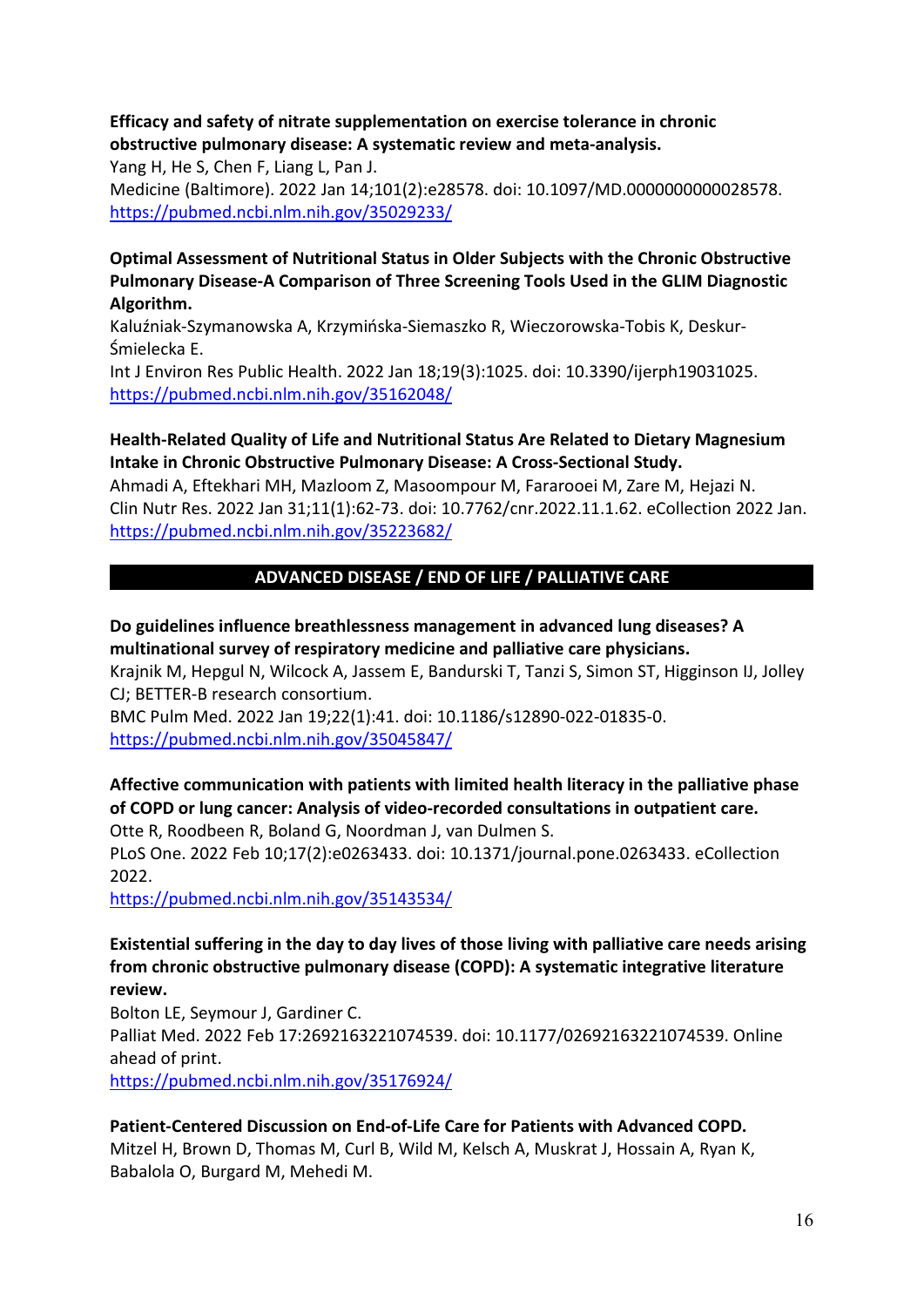Medicina (Kaunas). 2022 Feb 8;58(2):254. doi: 10.3390/medicina58020254. <https://pubmed.ncbi.nlm.nih.gov/35208578/>

#### **COMORBID CONDITIONS**

#### **Predictors and outcomes of obstructive sleep apnea in patients with chronic obstructive pulmonary disease in China.**

Zhang P, Chen B, Lou H, Zhu Y, Chen P, Dong Z, Zhu X, Li T, Lou P. BMC Pulm Med. 2022 Jan 4;22(1):16. doi: 10.1186/s12890-021-01780-4. <https://pubmed.ncbi.nlm.nih.gov/34983482/>

#### **Control of Cardiovascular Risk Factors in Patients with Chronic Obstructive Pulmonary Disease.**

Hawkins NM, Peterson S, Ezzat AM, Vijh R, Virani SA, Gibb A, Mancini GBJ, Wong ST. Ann Am Thorac Soc. 2022 Jan 10. doi: 10.1513/AnnalsATS.202104-463OC. Online ahead of print.

<https://pubmed.ncbi.nlm.nih.gov/35007497/>

#### **Cardiovascular Morbidity in Individuals with Impaired FEV1.**

Mathew J, Nickel NP.

Curr Cardiol Rep. 2022 Jan 17. doi: 10.1007/s11886-022-01636-1. Online ahead of print. <https://pubmed.ncbi.nlm.nih.gov/35038132/>

### **Epidemiology of Chronic Obstructive Pulmonary Disease (COPD) Comorbidities in Lithuanian National Database: A Cluster Analysis.**

Jurevičienė E, Burneikaitė G, Dambrauskas L, Kasiulevičius V, Kazėnaitė E, Navickas R, Puronaitė R, Smailytė G, Visockienė Ž, Danila E.

Int J Environ Res Public Health. 2022 Jan 15;19(2):970. doi: 10.3390/ijerph19020970. <https://pubmed.ncbi.nlm.nih.gov/35055792/>

# **The HUNT study: Association of comorbidity clusters with long-term survival and incidence of exacerbation in a population-based Norwegian COPD cohort.**

Vikjord SAA, Brumpton BM, Mai XM, Romundstad S, Langhammer A, Vanfleteren L. Respirology. 2022 Feb 10. doi: 10.1111/resp.14222. Online ahead of print. <https://pubmed.ncbi.nlm.nih.gov/35144315/>

#### **Restricted spirometry and cardiometabolic comorbidities: results from the international population based BOLD study.**

Kulbacka-Ortiz K, Triest FJJ, Franssen FME, Wouters EFM, Studnicka M, Vollmer WM, Lamprecht B, Burney PGJ, Amaral AFS, Vanfleteren LEGW. Respir Res. 2022 Feb 17;23(1):34. doi: 10.1186/s12931-022-01939-5. <https://pubmed.ncbi.nlm.nih.gov/35177082/>

#### **EXACERBATIONS / HOSPITALISATIONS / MORTALITY**

**Exacerbation history, severity of dyspnoea and maintenance treatment predicts risk of future exacerbations in patients with COPD in the general population.**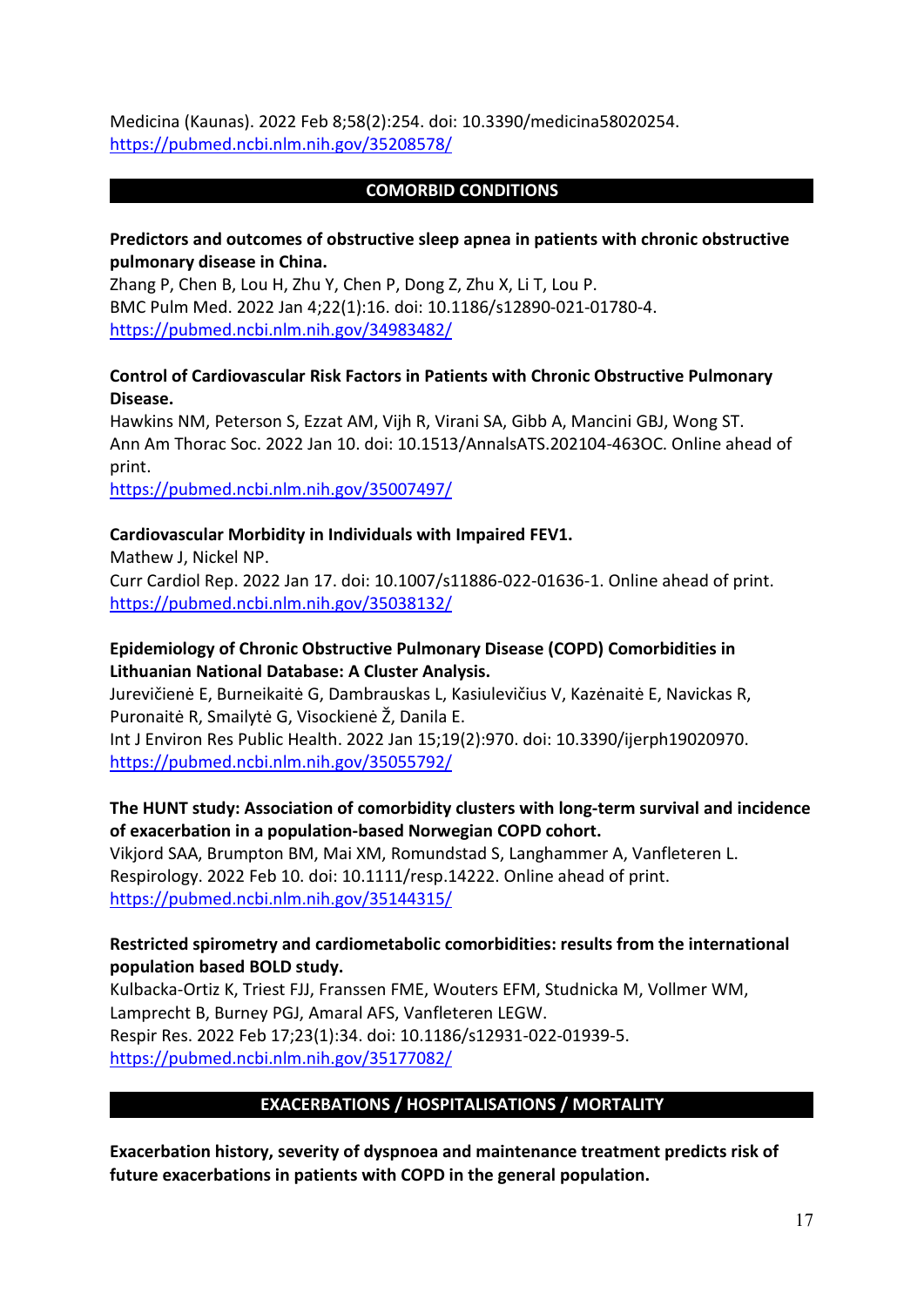Marott JL, Çolak Y, Ingebrigtsen TS, Vestbo J, Nordestgaard BG, Lange P. Respir Med. 2021 Dec 21;192:106725. doi: 10.1016/j.rmed.2021.106725. Online ahead of print.

<https://pubmed.ncbi.nlm.nih.gov/34972025/>

# **The Impact of a Home Respiratory Therapist to Reduce 30 day Readmission Rates for Exacerbation of Chronic Obstructive Pulmonary Disease.**

Truumees M, Kendra M, Tonzola D, Chiu S, Cerrone F, Zimmerman D, Mackwell C, Stevens C, Scannell K, Daley B, Markley D, Shah CV, Mansukhani R.

Respir Care. 2022 Jan 5:respcare.08125. doi: 10.4187/respcare.08125. Online ahead of print. <https://pubmed.ncbi.nlm.nih.gov/34987079/>

# **Developing a Machine Learning Model to Predict Severe Chronic Obstructive Pulmonary Disease Exacerbations: Retrospective Cohort Study.**

Zeng S, Arjomandi M, Tong Y, Liao ZC, Luo G. J Med Internet Res. 2022 Jan 6;24(1):e28953. doi: 10.2196/28953. <https://pubmed.ncbi.nlm.nih.gov/34989686/>

# **The Impact of a Home Respiratory Therapist to Reduce 30 day Readmission Rates for Exacerbation of Chronic Obstructive Pulmonary Disease.**

Truumees M, Kendra M, Tonzola D, Chiu S, Cerrone F, Zimmerman D, Mackwell C, Stevens C, Scannell K, Daley B, Markley D, Shah CV, Mansukhani R. Respir Care. 2022 Jan 5:respcare.08125. doi: 10.4187/respcare.08125. Online ahead of print. <https://pubmed.ncbi.nlm.nih.gov/34987079/>

# **Diaphragm Ultrasound is an Imaging Biomarker that Distinguishes Exacerbation Status from Stable Chronic Obstructive Pulmonary Disease.**

An TJ, Yoo YJ, Lim JU, Seo W, Park CK, Rhee CK, Yoon HK. Int J Chron Obstruct Pulmon Dis. 2022 Jan 4;17:3-12. doi: 10.2147/COPD.S341484. eCollection 2022.

<https://pubmed.ncbi.nlm.nih.gov/35018095/>

# **Is the GOLD guideline for diagnosing obstruction in COPD discriminatory in predicting severe future COPD-related exacerbations and death?**

McDonnell MJ, Harrison M, Rutherford RM. Breathe (Sheff). 2021 Dec;17(4):210046. doi: 10.1183/20734735.0046-2021. <https://pubmed.ncbi.nlm.nih.gov/35035562/>

# **Towards precision in defining COPD exacerbations.**

Jenkins CR. Breathe (Sheff). 2021 Sep;17(3):210081. doi: 10.1183/20734735.0081-2021. <https://pubmed.ncbi.nlm.nih.gov/35035551/>

# **Early symptom recognition and symptom management among exacerbation COPD patients: A qualitative study.**

Chatreewatanakul B, Othaganont P, Hickman RL. Appl Nurs Res. 2022 Feb;63:151522. doi: 10.1016/j.apnr.2021.151522.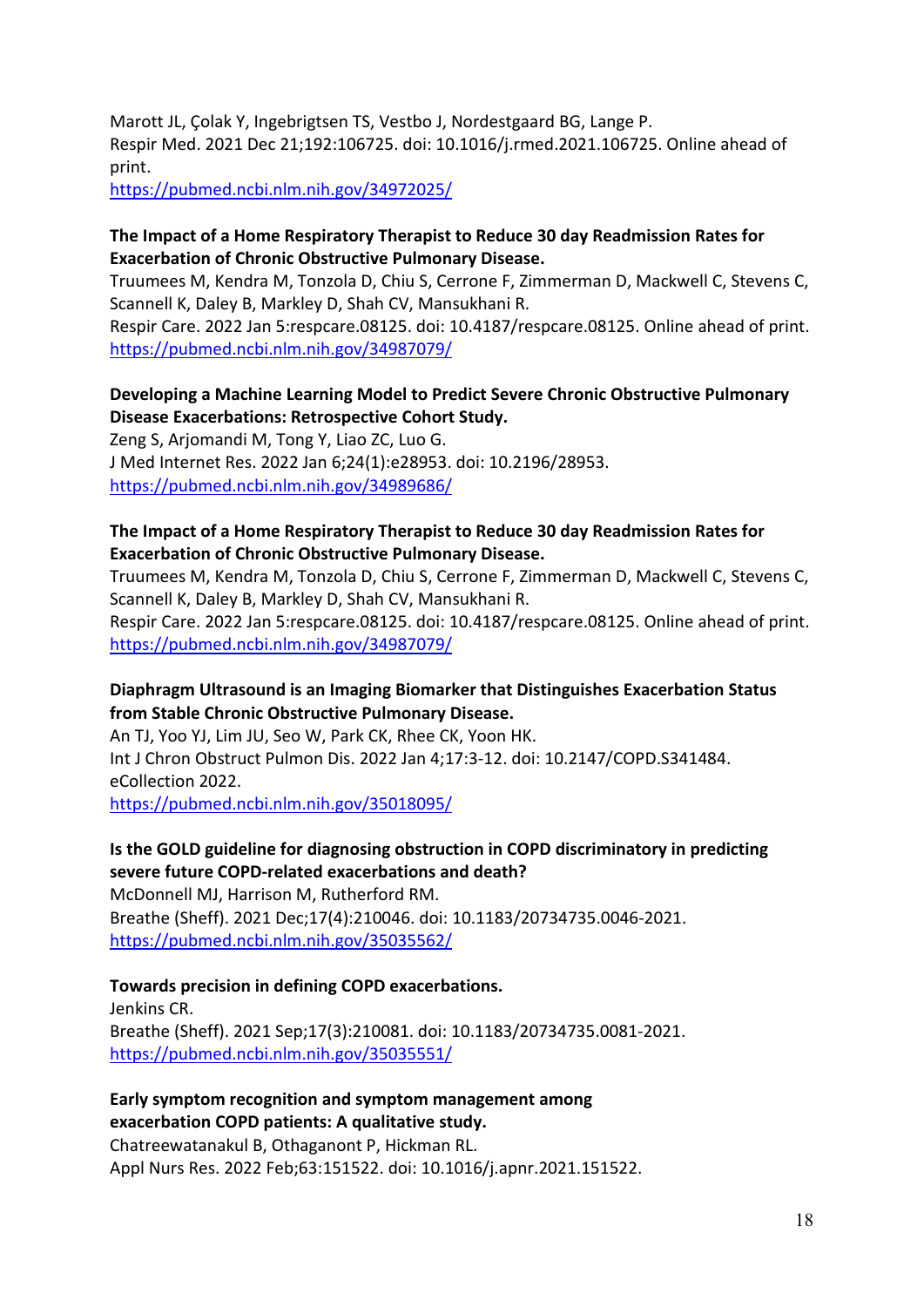<https://pubmed.ncbi.nlm.nih.gov/35034709/>

### **Development and validation of a prediction index for recent mortality in advanced COPD patients.**

Tsai SH, Shih CY, Kuo CW, Liao XM, Lin PC, Chen CW, Hsiue TR, Chen CZ. NPJ Prim Care Respir Med. 2022 Jan 13;32(1):2. doi: 10.1038/s41533-021-00263-7. <https://pubmed.ncbi.nlm.nih.gov/35027570/>

#### **"Can do, do do" quadrants and 6-year all-cause mortality in patients with COPD.**

Vaes AW, Spruit MA, Koolen EH, Antons JC, de Man M, Djamin RS, van Hees HWH, van 't Hul AJ.

Chest. 2022 Jan 10:S0012-3692(22)00019-8. doi: 10.1016/j.chest.2021.12.657. Online ahead of print.

<https://pubmed.ncbi.nlm.nih.gov/35026297/>

#### **Optimizing quality of care in patients admitted with chronic obstructive pulmonary disease exacerbation.**

Tsao M, Laikijrung C, Tran A, Pon T, Roach D, Liu B, Le K. Chron Respir Dis. 2022 Jan-Dec;19:14799731211073348. doi: 10.1177/14799731211073348. <https://pubmed.ncbi.nlm.nih.gov/35041553/>

#### **Associated factors, assessment, management, and outcomes of patients who present to the emergency department for acute exacerbation of chronic obstructive pulmonary disease: A scoping review.**

Phillips TM, Moloney C, Sneath E, Beccaria G, Issac H, Mullens AB, Gow J, Rana R, King A. Respir Med. 2022 Jan 21;193:106747. doi: 10.1016/j.rmed.2022.106747. Online ahead of print.

<https://pubmed.ncbi.nlm.nih.gov/35086024/>

#### **Disparities in Hospitalized Chronic Obstructive Pulmonary Disease Exacerbations Among American Indians and Non-Hispanic Whites.**

Wu H, Rhoades DA, Chen S, Slief M, Guy CA, Warren A, Brown B. Chronic Obstr Pulm Dis. 2022 Jan 27. doi: 10.15326/jcopdf.2021.0246. Online ahead of print. <https://pubmed.ncbi.nlm.nih.gov/35085432/>

# **The experience of hospitalization in people with advanced chronic obstructive pulmonary disease: A qualitative, phenomenological study.**

Bakthavatsalu B, Walshe C, Simpson J.

Chronic Illn. 2022 Feb 4:17423953211073580. doi: 10.1177/17423953211073580. Online ahead of print.

<https://pubmed.ncbi.nlm.nih.gov/35118898/>

#### **Hospital Readmission Due to Chronic Obstructive Pulmonary Disease: A Longitudinal Study.**

Njoku CM, Wimmer BC, Peterson GM, Kinsman L, Bereznicki BJ. Int J Health Policy Manag. 2022 Jan 9. doi: 10.34172/ijhpm.2022.5770. Online ahead of print. <https://pubmed.ncbi.nlm.nih.gov/35120405/>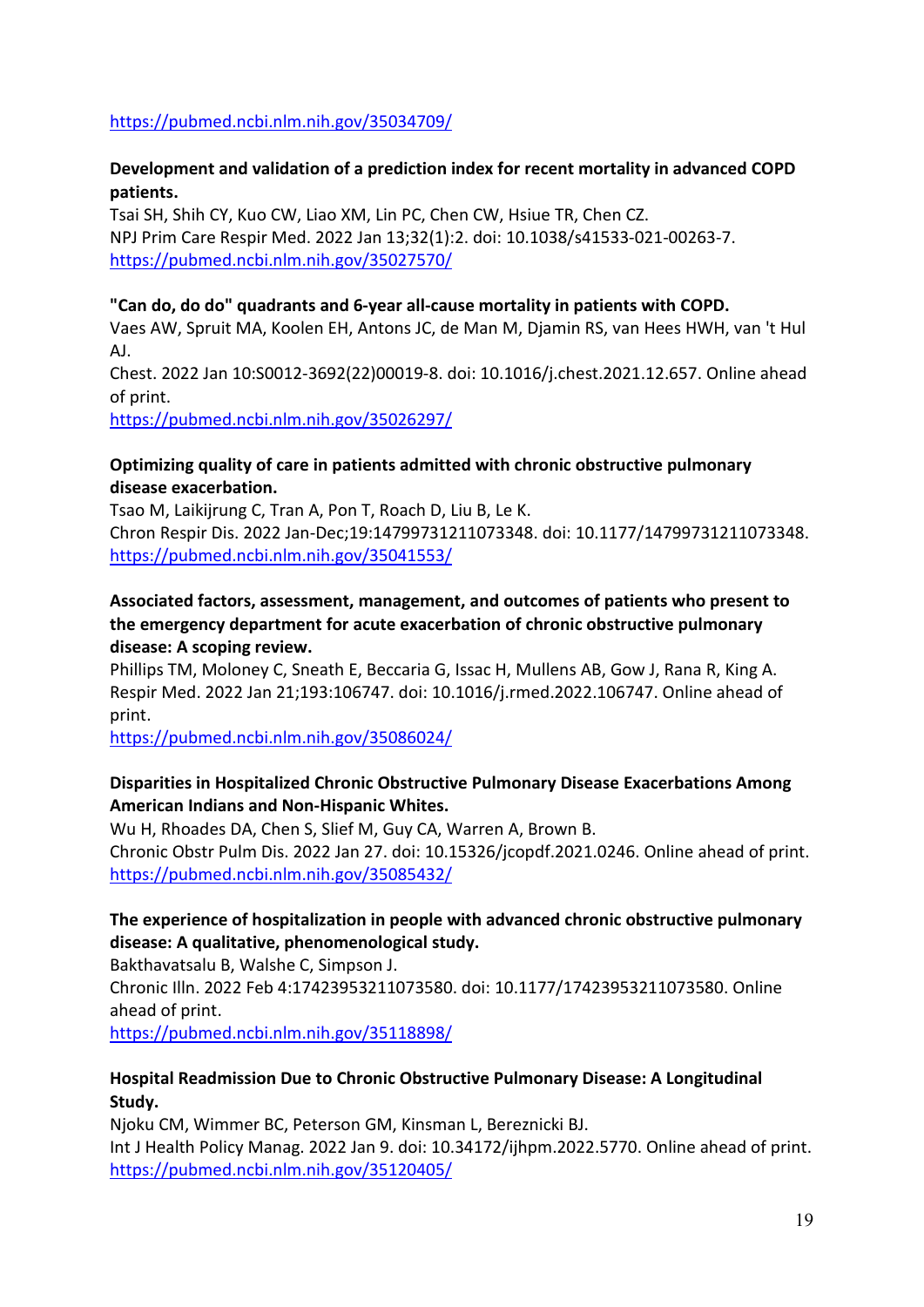**Effectiveness of Peri-Discharge Complex Interventions for Reducing 30-Day Readmissions among COPD Patients: Overview of Systematic Reviews and Network Meta-Analysis.**

Zhong CCW, Wong CHL, Cheung WKW, Yeoh EK, Hung CT, Yip BHK, Wong ELY, Wong SYS, Chung VCH.

Int J Integr Care. 2022 Feb 3;22(1):7. doi: 10.5334/ijic.6018. eCollection 2022 Jan-Mar. <https://pubmed.ncbi.nlm.nih.gov/35136388/>

### **A Risk Prediction Model for Prolonged Length of Stay in Patients with Acute Exacerbations of Chronic Obstructive Pulmonary Disease: A Retrospective Study of 225 Patients in a Single Center in Kunming, China.**

Yang L, Li M, Shu J, Yang Y, Huang Q. Med Sci Monit. 2022 Feb 9;28:e934392. doi: 10.12659/MSM.934392. <https://pubmed.ncbi.nlm.nih.gov/35136009/>

### **The long-term clinical impact of COPD exacerbations: a 3-year observational study (SHERLOCK).**

Haughney J, Lee AJ, Nath M, Müllerová H, Holmgren U, Nigris E, Ding B. Ther Adv Respir Dis. 2022 Jan-Dec;16:17534666211070139. doi: 10.1177/17534666211070139. <https://pubmed.ncbi.nlm.nih.gov/35156488/>

#### **Care-seeking and delay of care during COPD exacerbations.**

Locke ER, Young JP, Battaglia C, Simpson TL, Trivedi R, Simons C, Fortney JC, Hebert P, Swenson ER, Edelman J, Fan VS. NPJ Prim Care Respir Med. 2022 Feb 15;32(1):7. doi: 10.1038/s41533-022-00269-9. <https://pubmed.ncbi.nlm.nih.gov/35169140/>

#### **A Pandemic Lesson for Global Lung Diseases: Exacerbations are Preventable.**

Cookson W, Moffatt M, Rapeport G, Quint J.

Am J Respir Crit Care Med. 2022 Feb 22. doi: 10.1164/rccm.202110-2389CI. Online ahead of print.

<https://pubmed.ncbi.nlm.nih.gov/35192447/>

#### **Hospital Frailty Risk Score Predicts Outcomes in Chronic Obstructive Pulmonary Disease Exacerbations.**

Ushida K, Shimizu A, Hori S, Yamamoto Y, Momosaki R. Arch Gerontol Geriatr. 2022 Feb 11;100:104658. doi: 10.1016/j.archger.2022.104658. Online ahead of print.

<https://pubmed.ncbi.nlm.nih.gov/35190332/>

# **Patients' perspectives on point-of-care diagnostics and treatment by emergency medical technicians in acute COPD exacerbations: A qualitative study.**

Christensen HM, Pietersen PI, Laursen CB, Wittrock D, Nadim G, Jørgensen G, Nielsen LB, Sørensen MK, Titlestad IL, Lassen AT, Mikkelsen S.

Scand J Trauma Resusc Emerg Med. 2022 Feb 19;30(1):11. doi: 10.1186/s13049-022-00999- 2.

<https://pubmed.ncbi.nlm.nih.gov/35183239/>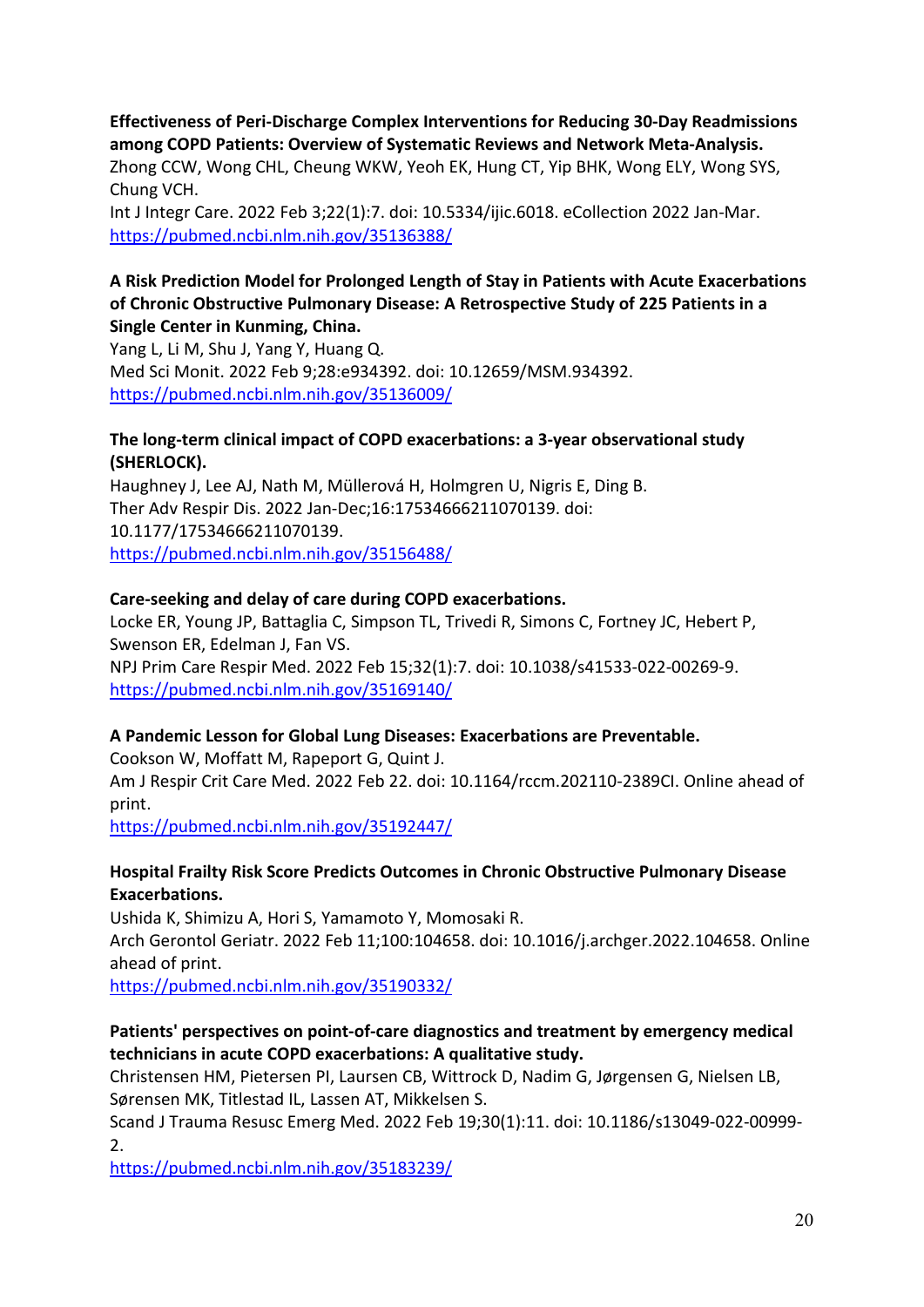**Comparison of peak expiratory Flow(PEF) and COPD assessment test (CAT) to assess COPD exacerbation requiring hospitalization: A prospective observational study.** Cen J, Weng L.

Chron Respir Dis. 2022 Jan-Dec;19:14799731221081859. doi: 10.1177/14799731221081859. <https://pubmed.ncbi.nlm.nih.gov/35209726/>

### **What Are the Most Effective Factors in Determining Future Exacerbations, Morbidity Weight, and Mortality in Patients with COPD Attack?**

Koç Ç, Şahin F. Medicina (Kaunas). 2022 Jan 21;58(2):163. doi: 10.3390/medicina58020163. <https://pubmed.ncbi.nlm.nih.gov/35208487/>

#### **COVID-19**

*\*Composed in collaboration with Dr. Vitalii Poberezhets (Chair of Group 01.04 - m-Health/ehealth)'* 

#### **Progression to a severe form of COVID-19 among patients with chronic respiratory diseases.**

Basin S, Valentin S, Maurac A, Poussel M, Pequignot B, Brindel A, Poupet G, Robert C, Baumann C, Luc A, Soler J, Chabot F, Chaouat A.

Respir Med Res. 2021 Dec 30;81:100880. doi: 10.1016/j.resmer.2021.100880. Online ahead of print.

<https://pubmed.ncbi.nlm.nih.gov/34974204/>

#### **Social distancing in relation to severe exacerbations of COPD - a nationwide semiexperimental study during the COVID-19 pandemic.**

Saeed MI, Sivapalan P, Eklöf J, Ulrik CS, Browatzki A, Weinreich UM, Jensen TT, Biering-Sørensen T, Jensen JS.

Am J Epidemiol. 2022 Jan 5:kwab292. doi: 10.1093/aje/kwab292. Online ahead of print. <https://pubmed.ncbi.nlm.nih.gov/34999742/>

# **Mask Use Experiences, COVID-19, and Adults with Asthma: A Mixed-Methods Approach.**

Polivka BJ, Eldeirawi K, Huntington-Moskos L, Nyenhuis SM.

J Allergy Clin Immunol Pract. 2022 Jan;10(1):116-123. doi: 10.1016/j.jaip.2021.10.071. Epub 2021 Nov 14.

<https://pubmed.ncbi.nlm.nih.gov/34785392/>

#### **Impact of Allergic Rhinitis and Asthma on COVID-19 Infection, Hospitalization, and Mortality.**

Ren J, Pang W, Luo Y, Cheng D, Qiu K, Rao Y, Zheng Y, Dong Y, Peng J, Hu Y, Ying Z, Yu H, Zeng X, Zong Z, Liu G, Wang D, Wang G, Zhang W, Xu W, Zhao Y.

J Allergy Clin Immunol Pract. 2022 Jan;10(1):124-133. doi: 10.1016/j.jaip.2021.10.049. Epub 2021 Oct 30.

<https://pubmed.ncbi.nlm.nih.gov/34728408/>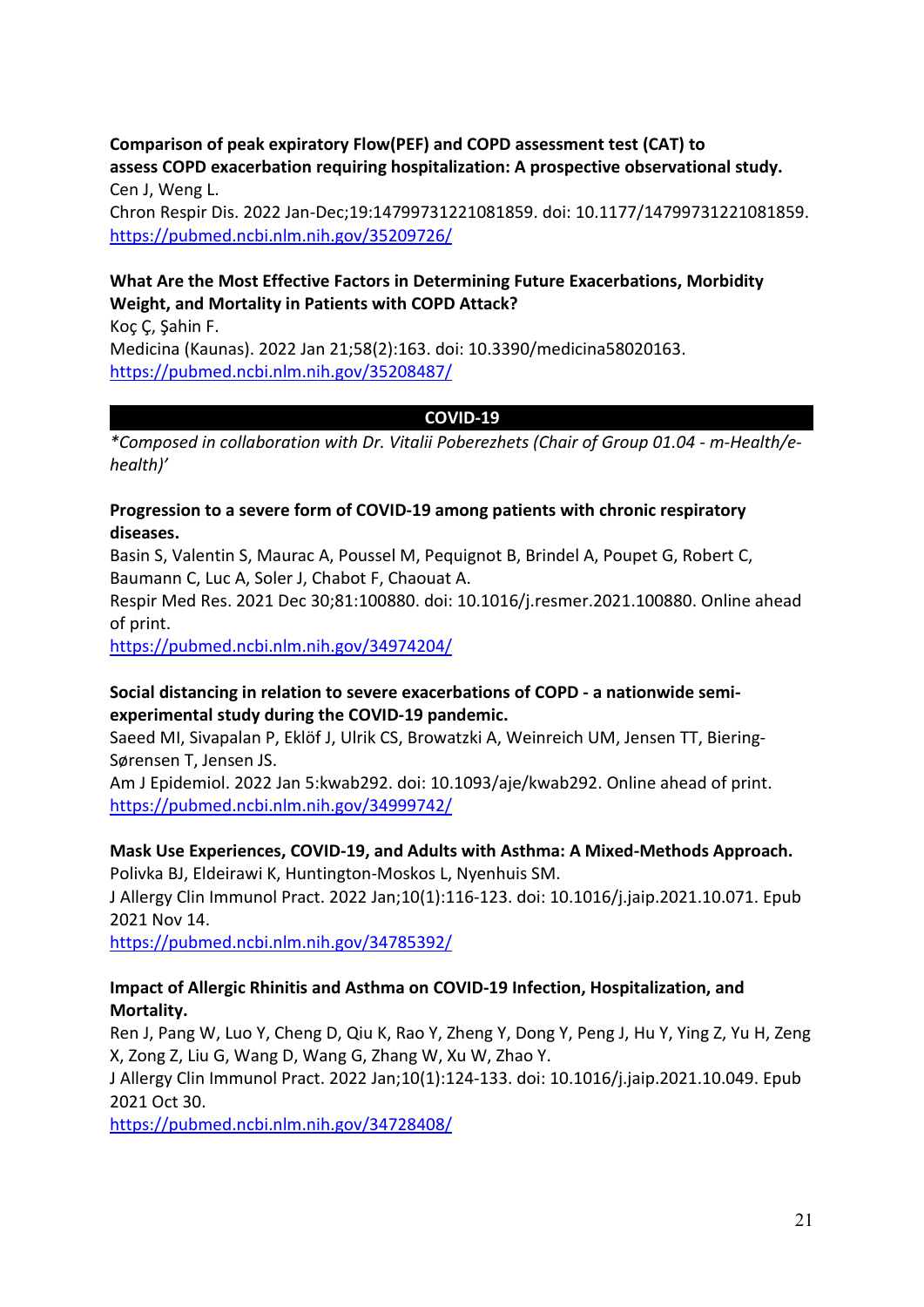#### **Risk of serious COVID-19 outcomes among adults with asthma in Scotland: a national incident cohort study.**

Shi T, Pan J, Vasileiou E, Robertson C, Sheikh A; Public Health Scotland and the EAVE II Collaborators. Lancet Respir Med. 2022 Jan 13:S2213-2600(21)00543-9. doi: 10.1016/S2213- 2600(21)00543-9. Online ahead of print. <https://pubmed.ncbi.nlm.nih.gov/35033224/>

#### **Impact of COVID-19 on people with asthma: a mixed methods analysis from a UK wide survey.**

Philip KEJ, Buttery S, Williams P, Vijayakumar B, Tonkin J, Cumella A, Renwick L, Ogden L, Quint JK, Johnston SL, Polkey MI, Hopkinson NS. BMJ Open Respir Res. 2022 Jan;9(1):e001056. doi: 10.1136/bmjresp-2021-001056.

<https://pubmed.ncbi.nlm.nih.gov/35027428/>

# **COPD in SARS-CoV-2 pandemic. Baseline characteristics related to hospital admissions.**

Esteban C, Villanueva A, García-Gutierrez S, Aramburu A, Gorordo I, Quintana JM, Working Group TC.

Expert Rev Respir Med. 2022 Jan 21. doi: 10.1080/17476348.2022.2031985. Online ahead of print.

<https://pubmed.ncbi.nlm.nih.gov/35060833/>

# **Impact of COVID-19 on Hospital Admissions for COPD Exacerbation: Lessons for Future Care.**

Lawless M, Burgess M, Bourke S. Medicina (Kaunas). 2022 Jan 1;58(1):66. doi: 10.3390/medicina58010066. <https://pubmed.ncbi.nlm.nih.gov/35056374/>

# **Asthma Phenotypes and COVID-19 Risk: A Population-based Observational Study.**

Bloom CI, Cullinan P, Wedzicha JA. Am J Respir Crit Care Med. 2022 Jan 1;205(1):36-45. doi: 10.1164/rccm.202107-1704OC. <https://pubmed.ncbi.nlm.nih.gov/34669568/>

# **Disproportionate decline in admissions for exacerbated COPD during the COVID-19 pandemic.**

Berghaus TM, Karschnia P, Haberl S, Schwaiblmair M. Respir Med. 2022 Jan;191:106120. doi: 10.1016/j.rmed.2020.106120. Epub 2020 Aug 14. <https://pubmed.ncbi.nlm.nih.gov/32839072/>

# **Pandemic preparedness and COVID-19: an exploratory analysis of infection and fatality rates, and contextual factors associated with preparedness in 177 countries, from Jan 1, 2020, to Sept 30, 2021.**

COVID-19 National Preparedness Collaborators. Lancet. 2022 Feb 1:S0140-6736(22)00172-6. doi: 10.1016/S0140-6736(22)00172-6. Online ahead of print.

<https://pubmed.ncbi.nlm.nih.gov/35120592/>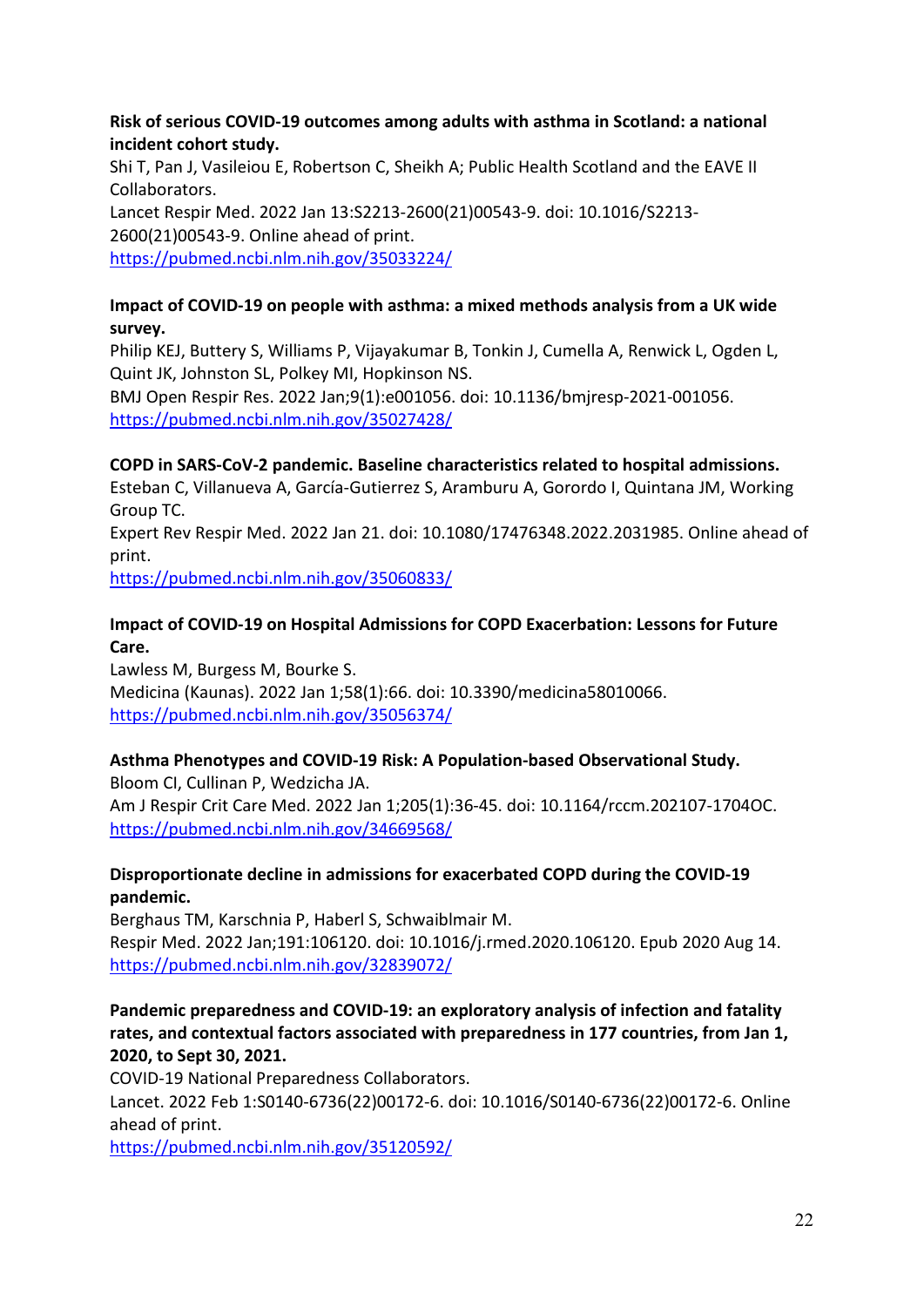#### **The relationship between frailty, nutritional status, co-morbidity, CT-body composition and systemic inflammation in patients with COVID-19.**

McGovern J, Al-Azzawi Y, Kemp O, Moffitt P, Richards C, Dolan RD, Laird BJ, McMillan DC, Maguire D.

J Transl Med. 2022 Feb 21;20(1):98. doi: 10.1186/s12967-022-03300-2. <https://pubmed.ncbi.nlm.nih.gov/35189900/>

# **(LONG-TERM) IMPACT OF COVID-19**

#### **Fatigue and Cognitive Impairment in Post-COVID-19 Syndrome: A Systematic Review and Meta-Analysis.**

Ceban F, Ling S, Lui LMW, Lee Y, Gill H, Teopiz KM, Rodrigues NB, Subramaniapillai M, Di Vincenzo JD, Cao B, Lin K, Mansur RB, Ho RC, Rosenblat JD, Miskowiak KW, Vinberg M, Maletic V, McIntyre RS.

Brain Behav Immun. 2021 Dec 29:S0889-1591(21)00651-6. doi: 10.1016/j.bbi.2021.12.020. Online ahead of print.

<https://pubmed.ncbi.nlm.nih.gov/34973396/>

#### **Decreased Fatty Acid Oxidation and Altered Lactate Production during Exercise in Patients with Post-acute COVID-19 Syndrome.**

de Boer E, Petrache I, Goldstein NM, Olin JT, Keith RC, Modena B, Mohning MP, Yunt ZX, San-Millán I, Swigris JJ.

Am J Respir Crit Care Med. 2022 Jan 1;205(1):126-129. doi: 10.1164/rccm.202108-1903LE. <https://pubmed.ncbi.nlm.nih.gov/34665688/>

#### **Chronic Fatigue and Postexertional Malaise in People Living with Long COVID: An Observational Study.**

Twomey R, DeMars J, Franklin K, Culos-Reed SN, Weatherald J, Wrightson JG. Phys Ther. 2022 Jan 13:pzac005. doi: 10.1093/ptj/pzac005. Online ahead of print. <https://pubmed.ncbi.nlm.nih.gov/35079817/>

#### **Effects of exercise rehabilitation in patients with long COVID-19.**

Barbara C, Clavario P, De Marzo V, Lotti R, Guglielmi G, Porcile A, Russo C, Griffo R, Mäkikallio T, Hautala AJ, Porto I.

Eur J Prev Cardiol. 2022 Jan 25:zwac019. doi: 10.1093/eurjpc/zwac019. Online ahead of print.

<https://pubmed.ncbi.nlm.nih.gov/35078233/>

# **Post-sequelae one year after hospital discharge among older COVID-19 patients: A multicenter prospective cohort study.**

Fang X, Ming C, Cen Y, Lin H, Zhan K, Yang S, Li L, Cao G, Li Q, Ma X. J Infect. 2022 Feb;84(2):179-186. doi: 10.1016/j.jinf.2021.12.005. Epub 2021 Dec 10. <https://pubmed.ncbi.nlm.nih.gov/34902448/>

**COVID-19 Post-Acute Sequela Rehabilitation: A look to the future through the lens of COPD and Pulmonary Rehabilitation.**

Gore S, Keysor J.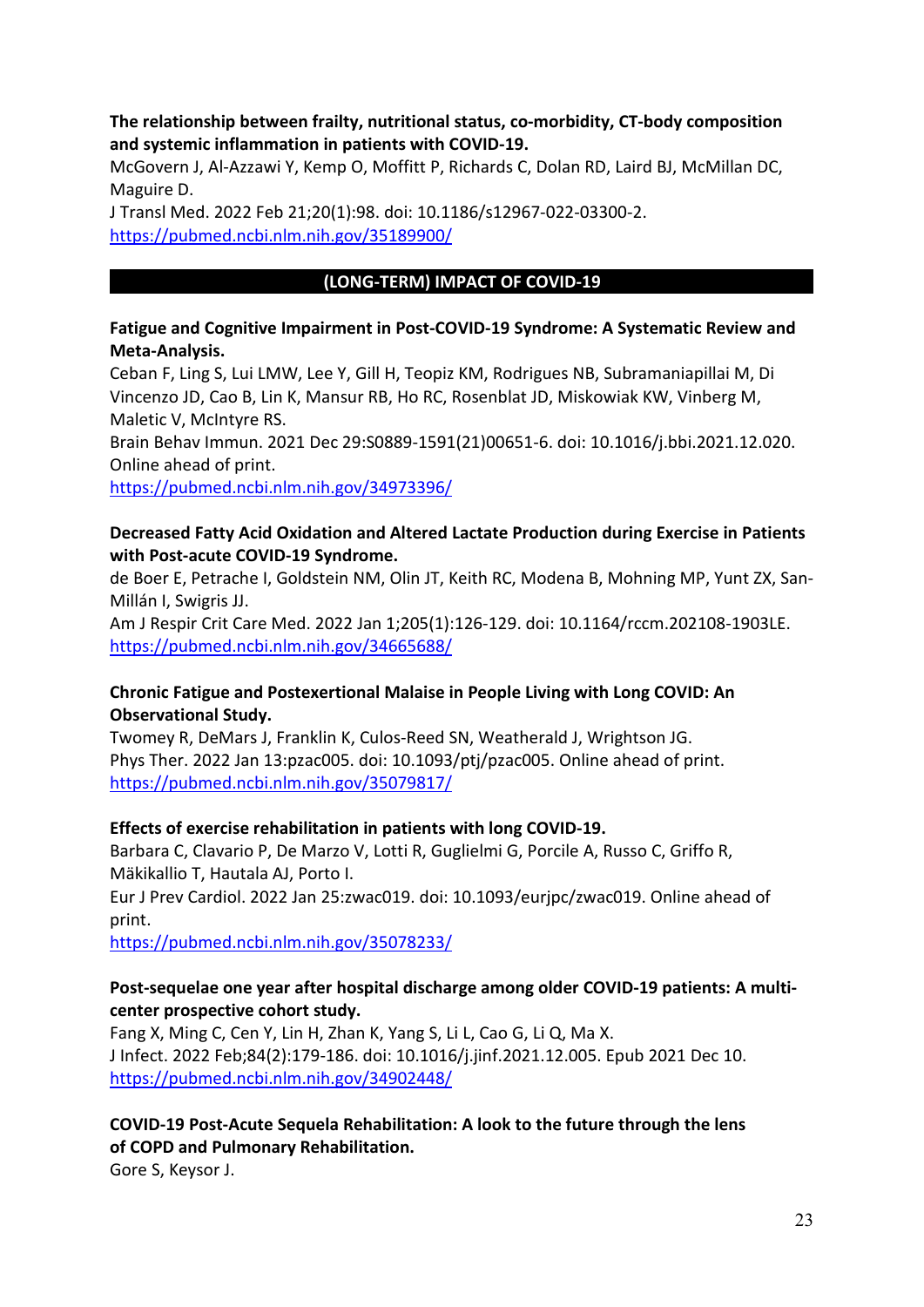Arch Rehabil Res Clin Transl. 2022 Feb 24:100185. doi: 10.1016/j.arrct.2022.100185. Online ahead of print.PMID: 35229076 <https://pubmed.ncbi.nlm.nih.gov/35229076/>

# **PERSPECTIVES / STATEMENTS / EDITORIALS**

**Age, gender, neck circumference, and epworth sleepiness scale do not predict obstructive sleep apnea (OSA) in moderate to severe chronic obstructive pulmonary disease (COPD): the challenge to predict OSA in advanced COPD.** 

Catalan Serra P.

Sleep Med. 2021 Dec 21;89:130-131. doi: 10.1016/j.sleep.2021.12.005. Online ahead of print.

<https://pubmed.ncbi.nlm.nih.gov/34974307/>

#### **Recommendations for COPD management in Central and Eastern Europe.**

Valipour A, Aisanov Z, Avdeev S, Koblizek V, Kocan I, Kopitovic I, Lupkovics G, Man M, Bukovskis M, Tudoric N, Vukoja M, Naumnik W, Yanev N.

Expert Rev Respir Med. 2022 Jan 10. doi: 10.1080/17476348.2021.2023498. Online ahead of print.

<https://pubmed.ncbi.nlm.nih.gov/35001780/>

#### **ERS clinical practice guidelines on treatment of sarcoidosis.**

Baughman RP, Valeyre D, Korsten P, Mathioudakis AG, Wuyts WA, Wells A, Rottoli P, Nunes H, Lower EE, Judson MA, Israel-Biet D, Grutters JC, Drent M, Culver DA, Bonella F, Antoniou K, Martone F, Quadder B, Spitzer G, Nagavci B, Tonia T, Rigau D, Ouellette DR.

Eur Respir J. 2021 Dec 16;58(6):2004079. doi: 10.1183/13993003.04079-2020. Print 2021 Dec.

<https://pubmed.ncbi.nlm.nih.gov/34140301/>

#### **Women's COPD.**

Zysman M, Raherison-Semjen C. Front Med (Lausanne). 2022 Jan 3;8:600107. doi: 10.3389/fmed.2021.600107. eCollection 2021.

<https://pubmed.ncbi.nlm.nih.gov/35047517/>

#### **Point-of-care COPD diagnostics: biomarkers, sampling, paper-based analytical devices, and perspectives.**

He G, Dong T, Yang Z, Branstad A, Huang L, Jiang Z. Analyst. 2022 Feb 3. doi: 10.1039/d1an01702k. Online ahead of print. <https://pubmed.ncbi.nlm.nih.gov/35113085/>

#### **European Respiratory Society Statement on Long COVID-19 Follow-Up.**

Antoniou KM, Vasarmidi E, Russell AM, Andrejak C, Crestani B, Delcroix M, Dinh-Xuan AT, Poletti V, Sverzellati N, Vitacca M, Witzenrath M, Tonia T, Spanevello A. Eur Respir J. 2022 Feb 10:2102174. doi: 10.1183/13993003.02174-2021. Online ahead of print.

<https://pubmed.ncbi.nlm.nih.gov/35144991/>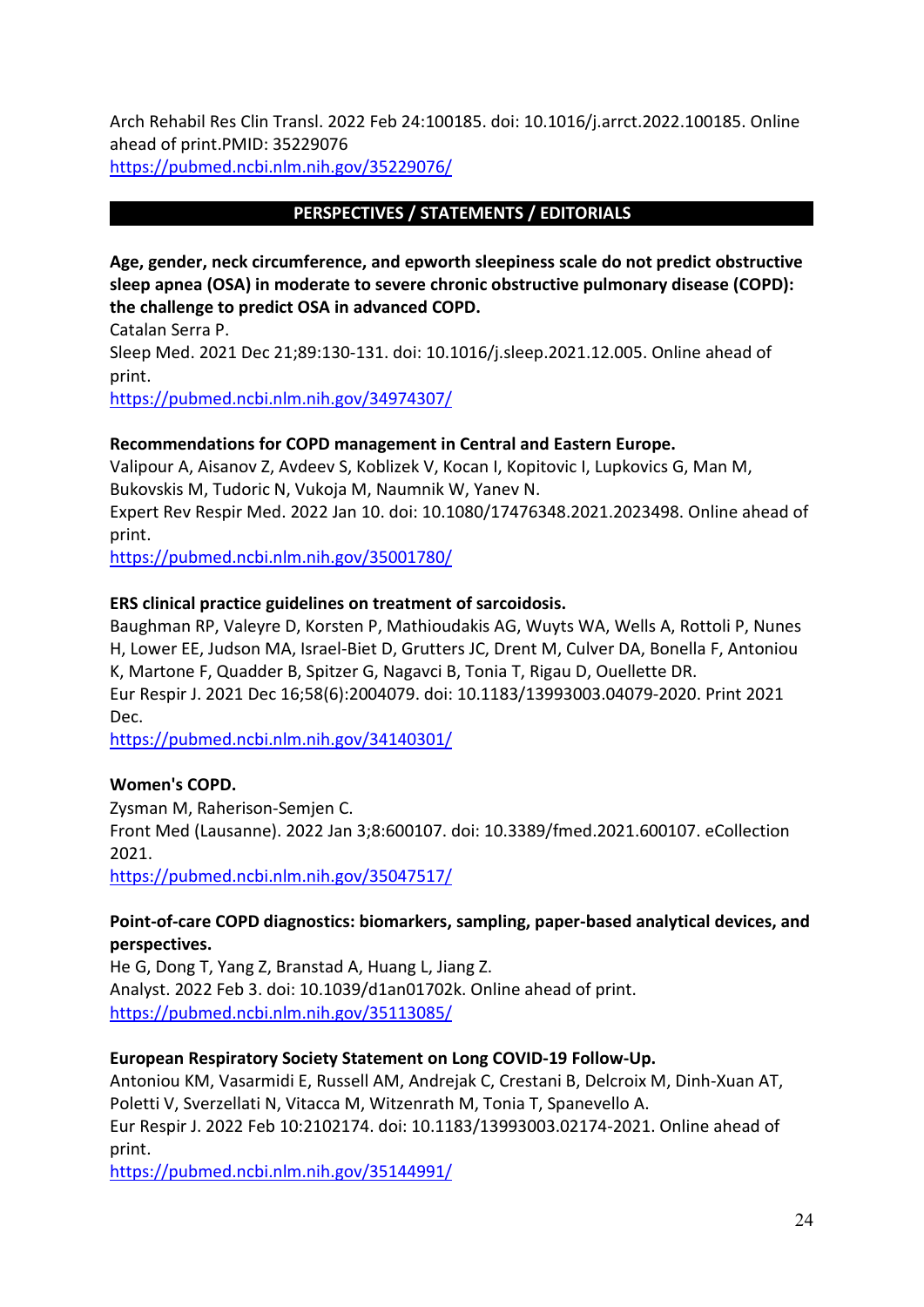#### **COPD Exacerbations: Do All Roads Lead to Rome?**

Ramakrishnan S, Gyselinck I, Bafadhel M, Janssens W.

Am J Respir Crit Care Med. 2022 Feb 23. doi: 10.1164/rccm.202112-2717LE. Online ahead of print.

<https://pubmed.ncbi.nlm.nih.gov/35196480/>

#### **Rome Criteria for E-COPD: Not Built In A Day.**

Bhatt SP.

Am J Respir Crit Care Med. 2022 Feb 23. doi: 10.1164/rccm.202110-2253LE. Online ahead of print.

<https://pubmed.ncbi.nlm.nih.gov/35196475/>

#### **OTHER**

#### **Level of Knowledge About COPD Among Patients and Caregivers.**

Raptis DG, Rapti GG, Papathanasiou IV, Papagiannis D, Gourgoulianis KI, Malli F. Adv Exp Med Biol. 2021;1337:299-305. doi: 10.1007/978-3-030-78771-4\_33. <https://pubmed.ncbi.nlm.nih.gov/34972917/>

### **A personalized biomedical risk assessment infographic for people who smoke with COPD: a qualitative study.**

Gupta S, Panchal P, Sadatsafavi M, Ghanouni P, Sin D, Pakhale S, To T, Zafari Z, Nimmon L; Canadian Respiratory Research Network. Addict Sci Clin Pract. 2022 Jan 6;17(1):1. doi: 10.1186/s13722-021-00283-1. <https://pubmed.ncbi.nlm.nih.gov/34991699/>

#### **Quality of life of patients and caregivers in southern Spain: Living with the Obstructive pulmonary disease and after a stroke.**

Ibáñez-Davó M, Balanza-Galindo S, Gómez-Díaz M, Morales-Moreno I. Health Soc Care Community. 2022 Jan 8. doi: 10.1111/hsc.13706. Online ahead of print. <https://pubmed.ncbi.nlm.nih.gov/34997793/>

#### **The Air We Breathe: Respiratory Impact of Indoor Air Quality in COPD.**

Mkorombindo T, Balmes JR, Custovic A, Dransfield MT.

Am J Respir Crit Care Med. 2022 Jan 10. doi: 10.1164/rccm.202112-2822ED. Online ahead of print.

<https://pubmed.ncbi.nlm.nih.gov/35007496/>

#### **Self-management for people with chronic obstructive pulmonary disease.**

Schrijver J, Lenferink A, Brusse-Keizer M, Zwerink M, van der Valk PD, van der Palen J, Effing TW.

Cochrane Database Syst Rev. 2022 Jan 10;1(1):CD002990. doi:

10.1002/14651858.CD002990.pub4.

<https://pubmed.ncbi.nlm.nih.gov/35001366/>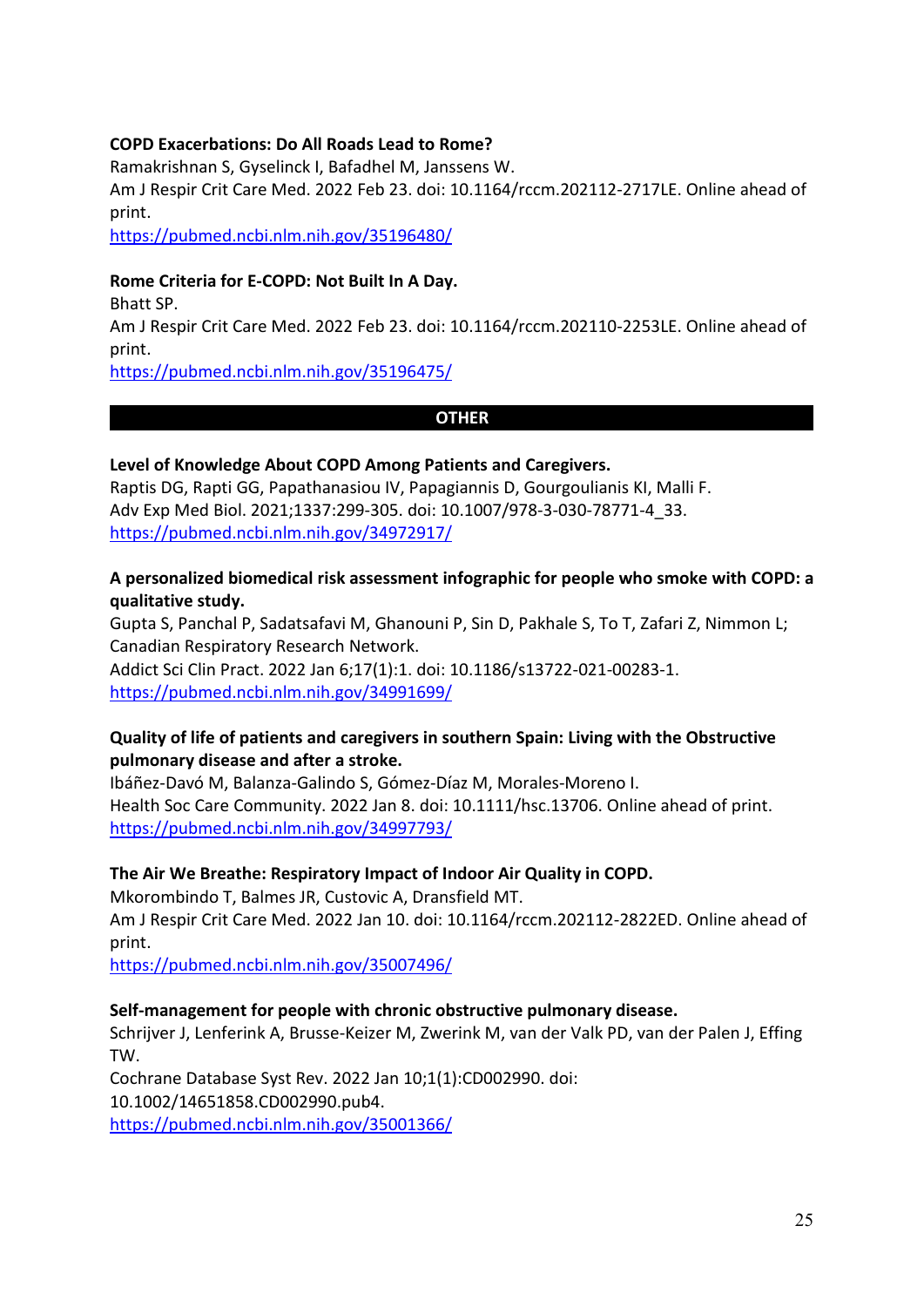**Effectiveness of individualized inhaler technique training on low adherence (LowAd) in ambulatory patients with COPD and asthma**.

Sánchez-Nieto JM, Bernabeu-Mora R, Fernández-Muñoz I, Carrillo-Alcaraz A, Alcántara-Fructuoso J, Fernández-Alvarez J, Vera-Olmos JC, Martínez-Ferre MJ, Olea MG, Valenciano MJC, Martínez DS.

NPJ Prim Care Respir Med. 2022 Jan 10;32(1):1. doi: 10.1038/s41533-021-00262-8. <https://pubmed.ncbi.nlm.nih.gov/35013343/>

#### **Self-perceived quality of sleep among COPD patients in Greece: the SLEPICO study.**

Koulouris N, Dimakou K, Gourgoulianis K, Tzanakis N, Rapti A, Gaga M, Georgatou N, Steiropoulos P, Karachristos C, Gogali A, Kalafatakis K, Kostikas K. Sci Rep. 2022 Jan 11;12(1):540. doi: 10.1038/s41598-021-04610-z. <https://pubmed.ncbi.nlm.nih.gov/35017591/>

### **The use of treatable traits to address COPD complexity and heterogeneity and to inform the care.**

Duszyk K, McLoughlin RF, Gibson PG, McDonald VM. Breathe (Sheff). 2021 Dec;17(4):210118. doi: 10.1183/20734735.0118-2021. <https://pubmed.ncbi.nlm.nih.gov/35035572/>

# **Four different frailty models predict health outcomes in older patients with stable chronic obstructive pulmonary disease.**

Zhang D, Tang W, Dou LY, Luo J, Sun Y. BMC Geriatr. 2022 Jan 16;22(1):57. doi: 10.1186/s12877-022-02750-z. <https://pubmed.ncbi.nlm.nih.gov/35034605/>

#### **Effectiveness of patient activation interventions on chronic obstructive pulmonary disease self-management outcomes: A systematic review.**

Shnaigat M, Downie S, Hosseinzadeh H.Aust J Rural Health. 2022 Jan 16. doi: 10.1111/ajr.12828. Online ahead of print. <https://pubmed.ncbi.nlm.nih.gov/35034409/>

# **Subgroup analysis reveals higher reliability of the new comprehensive evaluation of Global Initiative for Chronic Obstructive Lung Disease 2019.**

Dai Z, Zeng H, Cui Y, Chen P, Chen Y. Sci Rep. 2022 Jan 14;12(1):757. doi: 10.1038/s41598-021-04756-w. <https://pubmed.ncbi.nlm.nih.gov/35031681/>

#### **Just breathe: a review of sex and gender in chronic lung disease.**  Somayaji R, Chalmers JD.

Eur Respir Rev. 2022 Jan 12;31(163):210111. doi: 10.1183/16000617.0111-2021. Print 2022 Mar 31. <https://pubmed.ncbi.nlm.nih.gov/35022256/>

**Sarcopenia, systemic immune-inflammation index and all-cause mortality in middle-aged and older people with COPD and asthma: a population-based study.**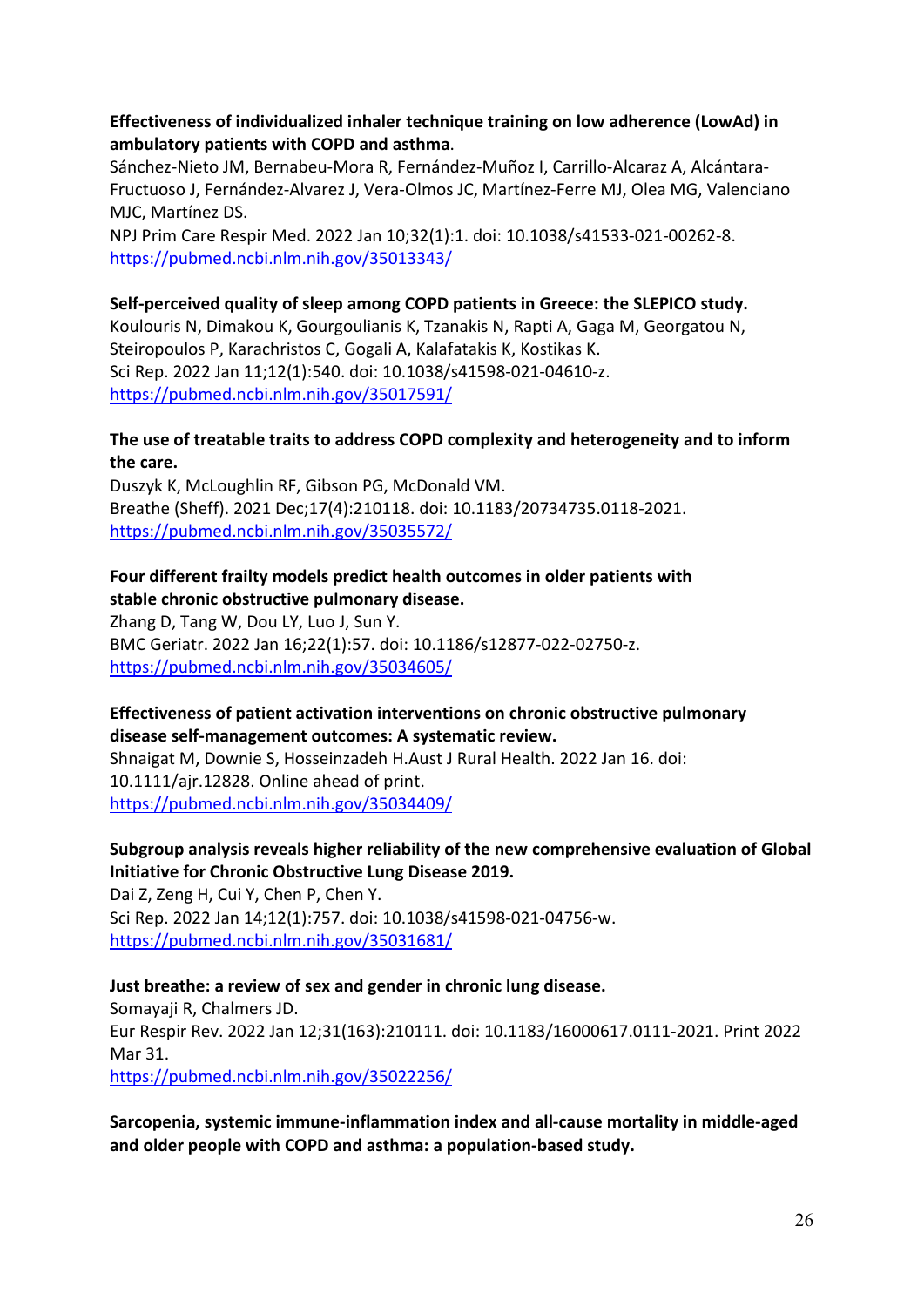Benz E, Wijnant SRA, Trajanoska K, Arinze JT, de Roos EW, de Ridder M, Williams R, van Rooij F, Verhamme KMC, Ikram MA, Stricker BH, Rivadeneira F, Lahousse L, Brusselle GG. ERJ Open Res. 2022 Jan 10;8(1):00628-2021. doi: 10.1183/23120541.00628-2021. eCollection 2022 Jan.

<https://pubmed.ncbi.nlm.nih.gov/35036418/>

# **Sleep problems and associations with cardiovascular disease and all-cause mortality in asthma-COPD overlap: analysis of the National Health and Nutrition Examination Survey (2007-2012).**

Baniak LM, Scott PW, Chasens ER, Imes CC, Jeon B, Shi X, Strollo PJ, Luyster FS. J Clin Sleep Med. 2022 Jan 19. doi: 10.5664/jcsm.9890. Online ahead of print. <https://pubmed.ncbi.nlm.nih.gov/35040430/>

# **Mapping of Modifiable Factors with Interdisciplinary Chronic Obstructive Pulmonary Disease (COPD) Guidelines Adherence to the Theoretical Domains Framework: A Systematic Review.**

Issac H, Moloney C, Taylor M, Lea J.J Multidiscip Healthc. 2022 Jan 10;15:47-79. doi: 10.2147/JMDH.S343277. eCollection 2022. <https://pubmed.ncbi.nlm.nih.gov/35046662/>

### **Stable Chronic Obstructive Pulmonary Disease (COPD) Management Under a Tiered Medical System in China.**

Mao R, Liu Z, Zhao Y, Du C, Zhou J, Wang Q, Lu J, Gao L, Cui B, Ma Y, Sun T, Zhu L, Chen Z. Int J Chron Obstruct Pulmon Dis. 2022 Jan 14;17:181-194. doi: 10.2147/COPD.S333274. eCollection 2022.

<https://pubmed.ncbi.nlm.nih.gov/35058691/>

# **Clinical characterization and possible pathophysiological causes of the Deventilation Syndrome in COPD.**

Schellenberg MD, Imach S, Iberl G, Kirchner M, Herth F, Trudzinski F. Sci Rep. 2022 Jan 20;12(1):1099. doi: 10.1038/s41598-022-05118-w. <https://pubmed.ncbi.nlm.nih.gov/35058534/>

# **Outcomes after Prolonged Weaning in Chronic Obstructive Pulmonary Disease Patients: Data from the German WeanNet Initiative.**

Wollsching-Strobel M, Freundt T, Hämäläinen N, Suchi S, Windisch W, Schönhofer B. Respiration. 2022 Jan 27:1-8. doi: 10.1159/000521681. Online ahead of print. <https://pubmed.ncbi.nlm.nih.gov/35086108/>

#### **Chronic obstructive pulmonary disease combined with interstitial lung disease.** Choi JY, Song JW, Rhee CK.

Tuberc Respir Dis (Seoul). 2022 Jan 27. doi: 10.4046/trd.2021.0104. Online ahead of print. <https://pubmed.ncbi.nlm.nih.gov/35081692/>

**Symptom clusters, associated factors and health-related quality of life in patients with chronic obstructive pulmonary disease: A structural equation modelling analysis.** Fei F, Siegert RJ, Zhang X, Gao W, Koffman J.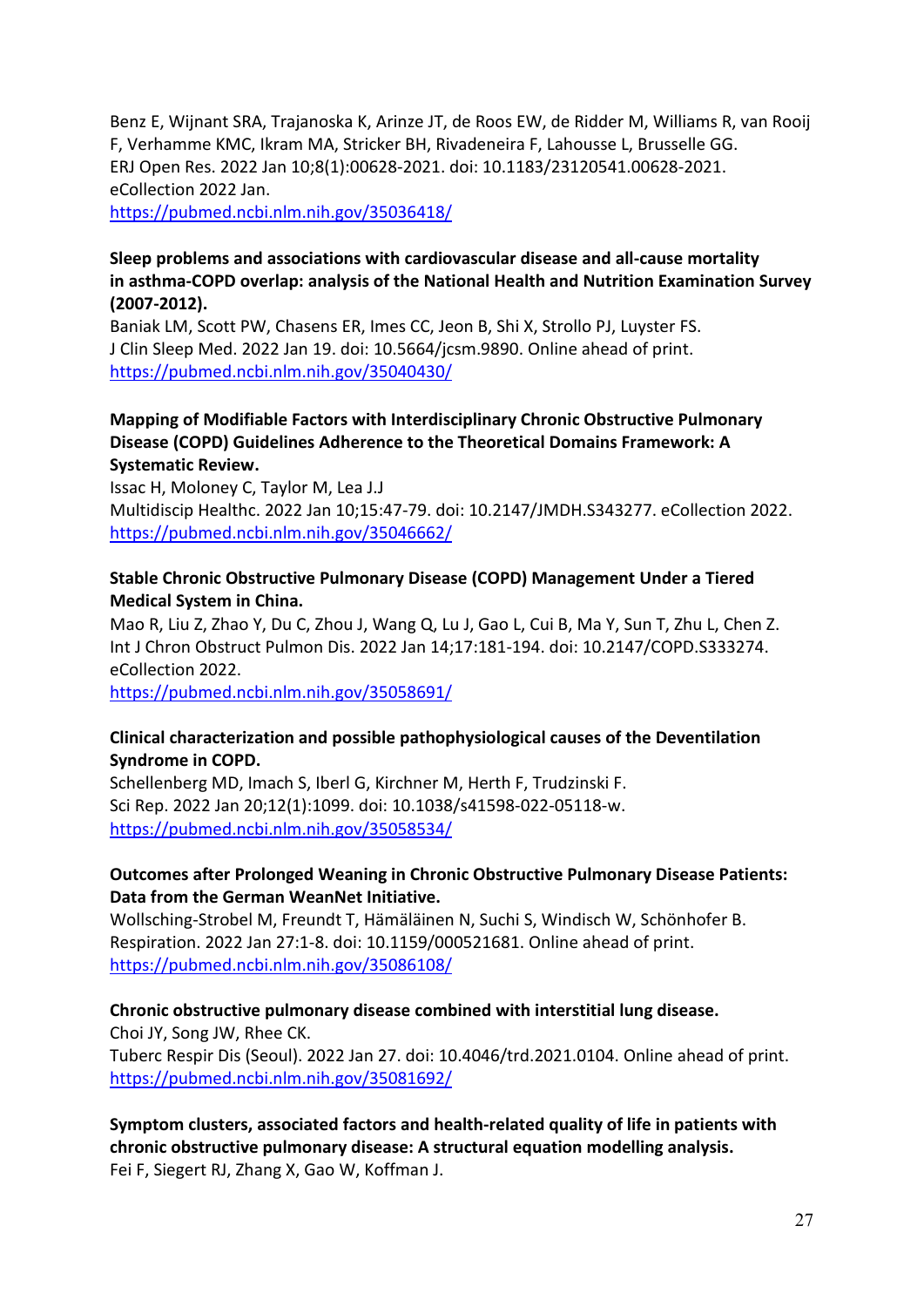J Clin Nurs. 2022 Jan 30. doi: 10.1111/jocn.16234. Online ahead of print. <https://pubmed.ncbi.nlm.nih.gov/35098602/>

#### **The Importance of Self-Management in the Context of Personalized Care in COPD.**

Cravo A, Attar D, Freeman D, Holmes S, Ip L, Singh SJ. Int J Chron Obstruct Pulmon Dis. 2022 Jan 22;17:231-243. doi: 10.2147/COPD.S343108. eCollection 2022. <https://pubmed.ncbi.nlm.nih.gov/35095272/>

### **Psycho-cognitive assessment and quality of life in older adults with chronic obstructive pulmonary disease-carrying the rs4713916 gene polymorphism (G/A) of gene FKBP5 and response to pulmonary rehabilitation: a proof of concept study.**

Marcolongo F, Scarlata S, Tomino C, De Dominicis C, Giacconi R, Malavolta M, Bonassi S, Russo P, Prinzi G.

Psychiatr Genet. 2022 Jan 31. doi: 10.1097/YPG.0000000000000308. Online ahead of print. <https://pubmed.ncbi.nlm.nih.gov/35102127/>

#### **Forced Expiratory Flow at 25%-75% Links COPD Physiology to Emphysema and Disease Severity in the SPIROMICS Cohort.**

Ronish BE, Couper DJ, Barjaktarevic IZ, Cooper CB, Kanner RE, Pirozzi CS, Kim V, Wells JM, Han MK, Woodruff PG, Ortega VE, Peters SP, Hoffman EA, Buhr RG, Dolezal BA, Tashkin DP, Liou TG, Bateman LA, Schroeder JD, Martinez FJ, Barr RG, Hansel NN, Comellas AP, Rennard SI, Arjomandi M, Paine Iii R.

Chronic Obstr Pulm Dis. 2022 Feb 2. doi: 10.15326/jcopdf.2021.0241. Online ahead of print. <https://pubmed.ncbi.nlm.nih.gov/35114743/>

# **The coexistence of asthma and COPD: some considerations about prevalence and lung function decline.**

Marcon A, Locatelli F, Accordini S.

Eur Respir J. 2022 Feb 3:2200096. doi: 10.1183/13993003.00096-2022. Online ahead of print.

<https://pubmed.ncbi.nlm.nih.gov/35115342/>

#### **A Polygenic Risk Score and Age of Diagnosis of Chronic Obstructive Pulmonary Disease.**

Zhang J, Xu H, Qiao D, DeMeo DL, Silverman EK, O'Connor GT, Hobbs BD, Dupuis J, Cho MH, Moll M.

Eur Respir J. 2022 Feb 3:2101954. doi: 10.1183/13993003.01954-2021. Online ahead of print.

<https://pubmed.ncbi.nlm.nih.gov/35115341/>

# **Cardiorespiratory fitness does not offset the increased risk of chronic obstructive pulmonary disease attributed to smoking: a cohort study.**

Kunutsor SK, Jae SY, Mäkikallio TH, Laukkanen JA.

Eur J Epidemiol. 2022 Feb 5. doi: 10.1007/s10654-021-00835-4. Online ahead of print. <https://pubmed.ncbi.nlm.nih.gov/35122562/>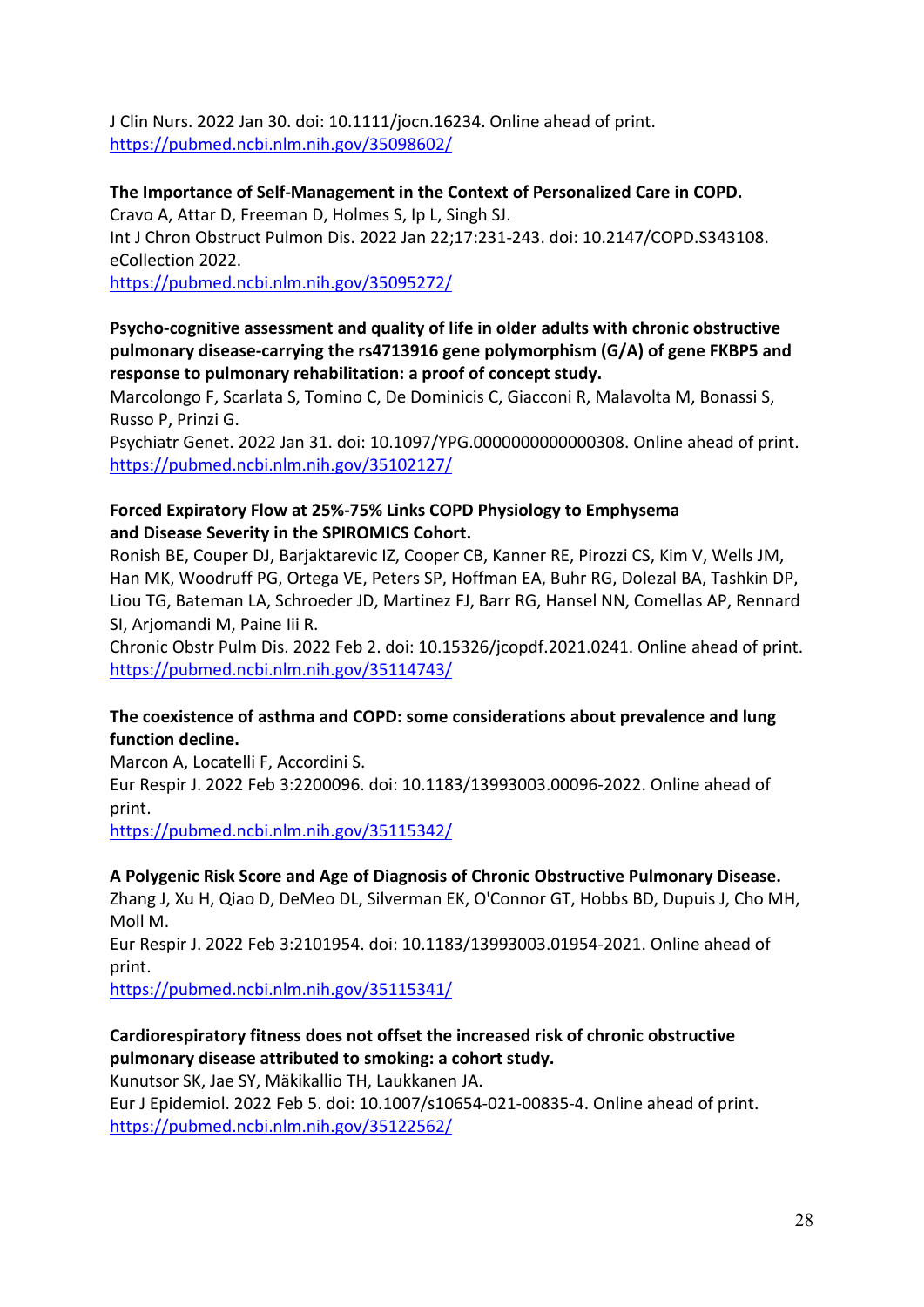#### **Performance of bioelectrical impedance analysis compared to dual X-ray absorptiometry (DXA) in Veterans with COPD.**

Cruz Rivera PN, Goldstein RL, Polak M, Lazzari AA, Moy ML, Wan ES. Sci Rep. 2022 Feb 4;12(1):1946. doi: 10.1038/s41598-022-05887-4. <https://pubmed.ncbi.nlm.nih.gov/35121763/>

#### **Cardiorespiratory Fitness, Inflammation, and Risk of Chronic Obstructive Pulmonary Disease in Middle-Aged Men: A COHORT STUDY.**

Kunutsor SK, Jae SY, Mäkikallio TH, Laukkanen JA.

J Cardiopulm Rehabil Prev. 2022 Feb 1. doi: 10.1097/HCR.0000000000000674. Online ahead of print.

<https://pubmed.ncbi.nlm.nih.gov/35121704/>

### **Smoking Cessation Among U.S. Adult Smokers With and Without Chronic Obstructive Pulmonary Disease, 2018.**

Liu Y, Greenlund KJ, VanFrank B, Xu F, Lu H, Croft JB. Am J Prev Med. 2022 Feb 1:S0749-3797(22)00001-0. doi: 10.1016/j.amepre.2021.12.001. Online ahead of print.

<https://pubmed.ncbi.nlm.nih.gov/35120768/>

# **Physical and mental health profile of patients with the early-onset severe COPD phenotype: A cross-sectional analysis.**

Beijers RJHCG, Franssen FME, Groenen MTJ, Spruit MA, Schols AMWJ. Clin Nutr. 2022 Jan 29;41(3):653-660. doi: 10.1016/j.clnu.2022.01.015. Online ahead of print. <https://pubmed.ncbi.nlm.nih.gov/35131718/>

# **Associations of residential greenness with lung function and chronic obstructive pulmonary disease in China.**

Xiao Y, Gu X, Niu H, Meng X, Zhang L, Xu J, Yang L, Zhao J, Zhang X, Bai C, Kang J, Ran P, Shen H, Wen F, Huang K, Chen Y, Sun T, Shan G, Lin Y, Wu S, Zhu J, Wang R, Shi Z, Xu Y, Ye X, Song Y, Wang Q, Zhou Y, Ding L, Li D, Yao W, Guo Y, Xiao F, Lu Y, Peng X, Zhang B, Xiao D, Wang Z, Zhang H, Bu X, Zhang X, An L, Zhang S, Cao Z, Zhan Q, Yang Y, Liang L, Cao B, Dai H, Wu T, He J, Kan H, Chen R, Yang T, Wang C.

Environ Res. 2022 Feb 4:112877. doi: 10.1016/j.envres.2022.112877. Online ahead of print. <https://pubmed.ncbi.nlm.nih.gov/35131324/>

# **Challenges and Strategies for Improving COPD Primary Care Services in Quebec: Results of the Experience of the COMPAS+ Quality Improvement Collaborative.**

Vachon B, Giasson G, Gaboury I, Gaid D, Noël De Tilly V, Houle L, Bourbeau J, Pomey MP. Int J Chron Obstruct Pulmon Dis. 2022 Feb 2;17:259-272. doi: 10.2147/COPD.S341905. eCollection 2022.

<https://pubmed.ncbi.nlm.nih.gov/35140460/>

# **Treatable Traits in Misdiagnosed Chronic Obstructive Pulmonary Disease: Data from the Akershus Cardiac Examination 1950 Study.**

Caspersen NF, Søyseth V, Lyngbakken MN, Berge T, Ariansen I, Tveit A, Røsjø H, Einvik G. Chronic Obstr Pulm Dis. 2022 Feb 14. doi: 10.15326/jcopdf.2021.0265. Online ahead of print.